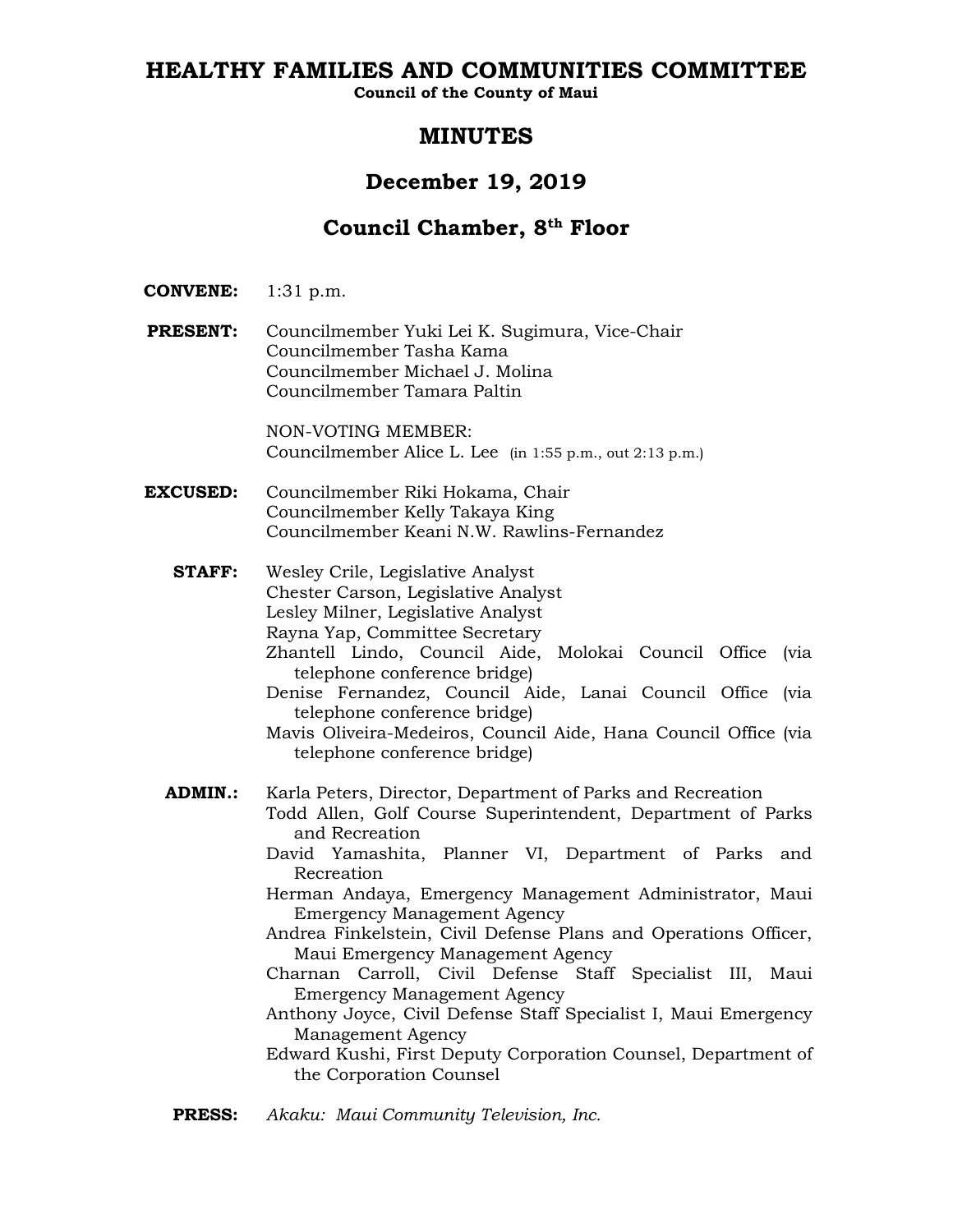VICE-CHAIR SUGIMURA: *. . .(gavel). . .* Good afternoon, everyone. Welcome to the Healthy Families and Communities Committee. Today is December 19, and it is now 1:31 p.m. I am the Vice-Chair and I get to chair this meeting today. Mr. Hokama is not feeling well. So welcome, everybody. Thank you, Members, for being here. We have Mr. Molina from Upcountry.

COUNCILMEMBER MOLINA: Good afternoon, Madam Chair.

VICE-CHAIR SUGIMURA: Good afternoon. Tamara Paltin from the West Side.

COUNCILMEMBER PALTIN: Aloha 'auinala, Chair.

VICE-CHAIR SUGIMURA: Aloha. And Tasha Kama from Kahului.

COUNCILMEMBER KAMA: Good afternoon, Chair.

- VICE-CHAIR SUGIMURA: Good afternoon. Thank you, everybody, for being here. It's almost Christmas. And we look forward to having a great meeting today. Thank you, Department, for being here for the first item, Waiehu Municipal Golf Course Maintenance and Improvements. We have Karla Peters, David Yamashita, and Todd your last name, sorry, is?—Allen, our Golf Course Superintendent. Sorry about that. Thank you for being here. From Corp. Counsel we have Mr. Kushi. Thank you. And in the audience we have Herman Andaya to talk about the second item which involves Parks and Emergency Management. And if you have other members of your team, you can introduce them to me when we take the second item up. Thank you, Mr. Andaya, for being here. In the District Offices, we have all of them present. Mavis Oliveira-Medeiros from Hana; Zhantell Lindo from Molokai; Denise…I'm sorry, from, yeah, Molokai…and Denise Fernandez from Lanai. Thank you, everybody, for being here. Mr. Hokama wanted presentations on the two items that are on the agenda. And before we…do we have any testifiers? None. Okay. Do we have any testifiers in the District Office. Mavis Oliveira-Medeiros?
- MS. OLIVEIRA-MEDEIROS: Aloha, Chair, there are no testifiers in Hana.
- VICE-CHAIR SUGIMURA: Thank you. Merry Christmas.
- MS. OLIVEIRA-MEDEIROS: Merry Christmas.
- VICE-CHAIR SUGIMURA: Merry Christmas. Zhantell Lindo from Molokai, do you have any testifiers? Oh, we can't get Molokai. Okay. No testifiers? Okay. Denise Fernandez from Lanai, any testifiers?

MS. FERNANDEZ: Aloha, Chair, there are no testifiers at the Lanai Office.

VICE-CHAIR SUGIMURA: Thank you. From our Staff, today is the last Committee meeting that Wes is going to be…so thank you for being here and good luck in your new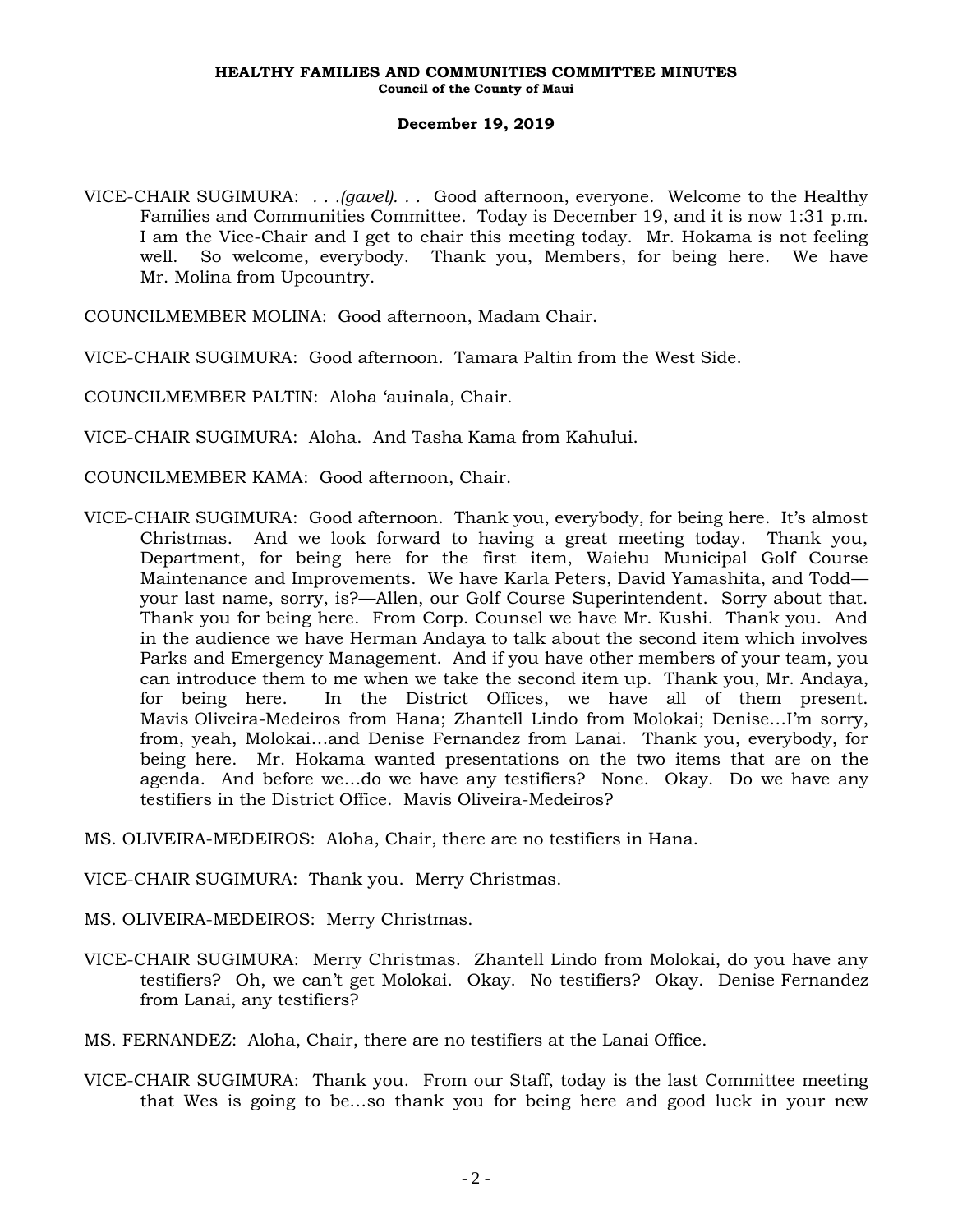endeavor. Rayna is the Secretary. And we have Lesley Milner. And you're going to be the person taking over possibly?

MS. MILNER: We don't know.

VICE-CHAIR SUGIMURA: Oh, okay. As a analyst. And Chester Carson, you may be taking over, too. So, these are relatively new analysts that are joining our OCS Staff. So, thank you, everybody, for being here. Did I miss anybody? We have no testifiers, so I'm going to close public testimony, Members.

COUNCILMEMBERS: No objection.

VICE-CHAIR SUGIMURA: Thank you. So, today we have two items on our agenda. And Mr. Hokama, like I said earlier, wanted to have presentations primarily around the Parks Department.

## **ITEM HFC-14: WAIEHU MUNICIPAL GOLF COURSE MAINTENANCE AND IMPROVEMENTS** (CC 19-88)

- VICE-CHAIR SUGIMURA: The first item is HFC-14, Waiehu Municipal Golf Course Maintenance and Improvements. And we have here the Department to do a presentation. But before I turn it over to them, I just want to say that I'm so proud that our golf course was nice enough, I mean really to make a national golf magazine, everybody. And the pictures here are so beautiful and, you know, we forget that we're surrounded by the ocean. I mean that picture is just fabulous. I did go to the Waiehu Golf Course when the back nine opened and it was astonishing different. The front nine which was still not done and the back nine it looked like two separate golf courses. So, Todd, you have done an exceptional, amazing job considering I know we didn't give you enough money to do it and you had to do your best under the circumstances. So, thank you very much. But these pictures in this magazine hopefully we'll get a lot of people who want to, you know, golf at our beautiful golf course. So, thank you for that. At this time then, Department, do you want to do a presentation on the status of the golf course? Thank you.
- MS. PETERS: Thank you, Chair. Yeah, I just wanted to touch briefly too on some other updates for the golf course. So, we're finally in the contract process for the new operations system and we hope to go live in March 2020. This new system is a comprehensive golf course application that will provide an operations and reservations system utilizing a website for online booking, reporting, and marketing throughout the entire facility. Also, our restaurant is still not in operation. The Waiehu Golf Course grease interceptor replacement is required prior to the opening of the restaurant. So, we're currently in the permitting process for that project, and we anticipate construction to begin on the replacement interceptor in May of 2020. Our Parks construction and maintenance staff will be working on the interior repairs and painting and doing some improvements within the restaurant. That'll begin in January 2020, next month. And we'll also then do the required procurement to secure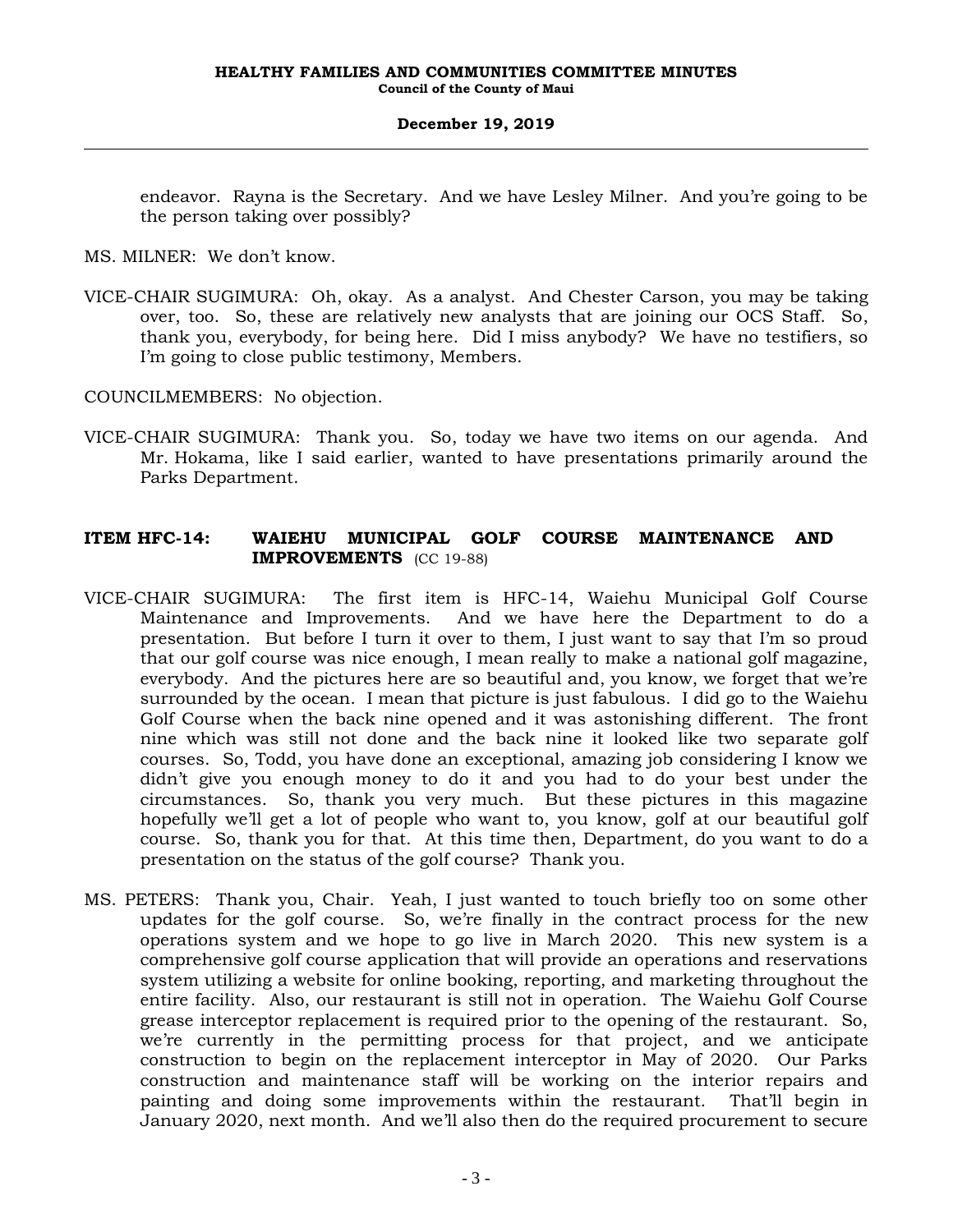a concessionaire for the restaurant. With that, I'll turn it over to Todd for the greens renovation.

MR. ALLEN *(PowerPoint Presentation)*: Thank you, Chair. Thank you, Council. Before we get started, I'd just like to wish everybody a happy holidays and hopefully you'll be safe and spend it with your loved ones, family and loved ones. So, we've done a lot of work over the last year at Waiehu Golf Course and it's definitely shown in the revenue and the uptick in residents and seniors as well. I had…this originally was a video with the waves crashing over into the bunker but it's…we've got a PDF. So, this is hole number six, one of the holes that borders directly on the ocean and has a rock revetment in front of it. This is a picture of the greens, the front nine greens in March 2019 and then December 2019. So, the back nine and the front nine, the putting green all were similar to the one on the left. That's a combination of two or three different types of Bermuda grass, three or four different types of weeds, mostly goosegrass, and then you can see disease, a lot of disease kind of off in the foreground in the rusty-brown spots. So, when the Bermuda grass would die out from the disease then the goosegrass or other weeds could take over. This is hole number six again. This is a combination of the golf course maintenance crew and the beautification crew. I think there were a total of 16 guys actually working together, 20 total, and different areas of support that renovated two-and-a-quarter acres of greens, collars, and approaches on Waiehu Golf Course. Outstanding work that these gentlemen did. I can't give them enough kudos for all their efforts. This is hole number one. Don't get fazed, I don't have every hole on here, I just did some of them where I had similar shots, photos that I had taken. This is hole number one green before, again this is March/April timeframe before we got started. This is hole number one after. And the…it's all natural lighting. Some of the photos I actually had to try to tune down a little bit because they were too green, but depending on the cloud cover and the sunshine that's what's changing the picture. All taken with an iPhone. This is hole number two green before, you've got the maintenance yard in the background and the irrigation lake and the pump station. There's a few darker green spots right off the collar which were…was paspalum that we had planted to do some experiments to see which one would provide the best putting surface. And this is two green afterwards. Two green collar and approach. Number four green, again, this is March/April timeframe, 2019, and that is typically what our Bermuda grass looked like. There is quite a bit of disease on the green and that's not saying that paspalum doesn't get disease because it does get disease as well. When you're mowing turf grass at an eighth of an inch every single day and then you have 150 to 250 golfers on it, it does take a toll on the playing surface. This is four green afterwards. Four green collar and approach was what was done. Hole number five, it's our, kind of our favorite hole. It's a long par three. That's five green afterwards in December. Ocean hole, six green before. That's typically what it looked like. In the far left-hand corner between kind of by the flag, you can see a few dark-green spots right on the edge of the green. Those were a couple of different paspalums that we planted as well to see which one would do the best. And then this is six green afterwards. Six green collar and approach. So, not only did we do the putting surface but we did…tried to do the 8 to 12 feet around the green, and then we also did the approach down into the fairway which is where a lot of shots land and bounce up or roll up onto the green. Number nine green, our finishing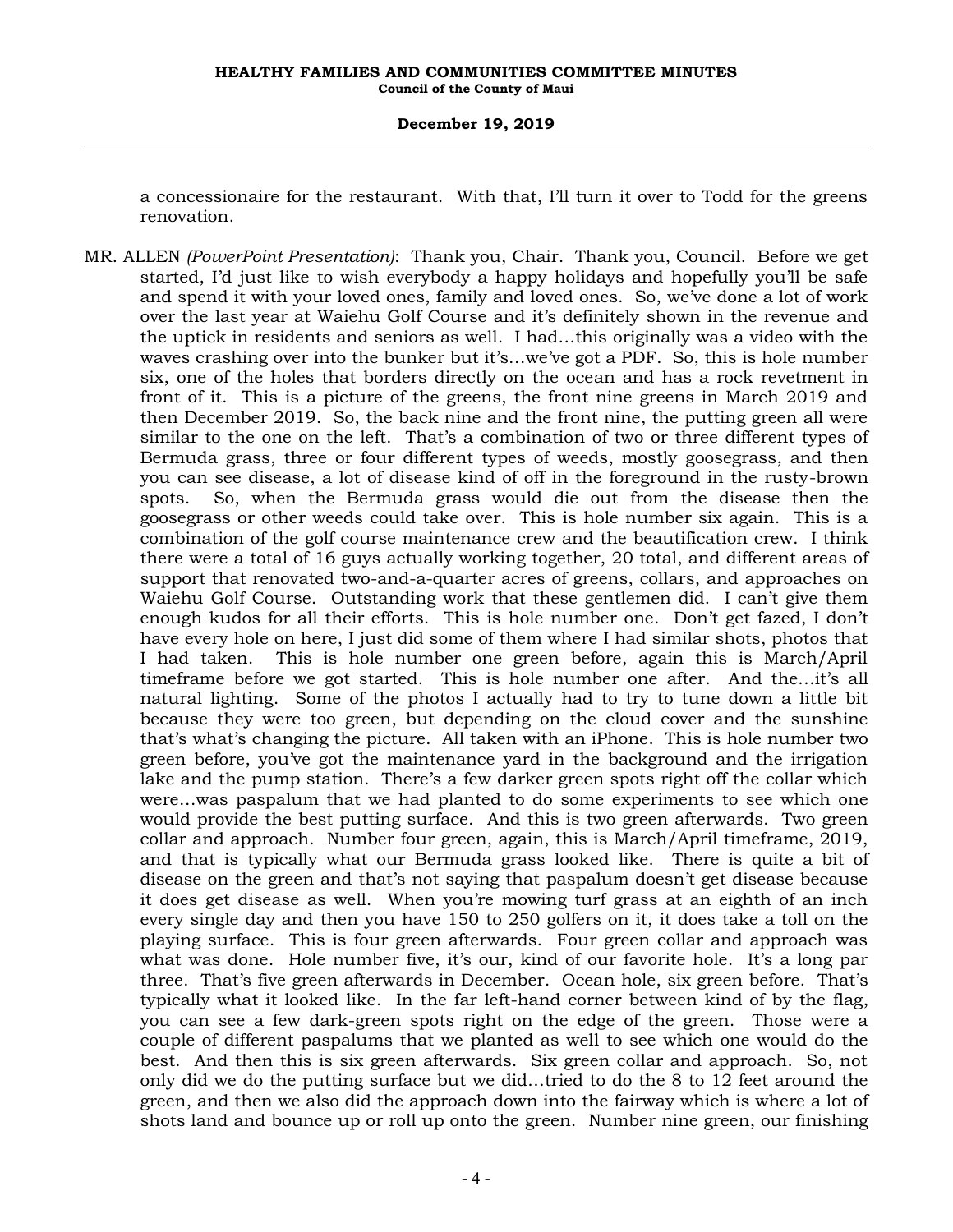#### **HEALTHY FAMILIES AND COMMUNITIES COMMITTEE MINUTES Council of the County of Maui**

#### **December 19, 2019**

hole on the front nine. You got all the weeds in the foreground right there, and then same thing, condition of the green. And then this is nine green afterwards and you can see we've been treating a lot of the weeds in the rough and the fairways and/or perimeter of the greens. And that's basically my presentation on the front nine renovation. Very similar to the back nine. We had a lot more challenges on the front nine than we did the back primarily because it's right along the ocean so it does get a lot of wind. There were times when we were trying to irrigate the new sprigs that we had put out and there were kite surfers going along the ocean so they had 25, 30-milean-hour winds which doesn't work well with overhead irrigation. But we made it work and it's outstanding. Thank you.

VICE-CHAIR SUGIMURA: That's amazing. I mean the difference before and after is amazing. So, our computer system is all working and in place so that people can now charge online. Is that the system you're talking about?

MS. PETERS: Chair --

VICE-CHAIR SUGIMURA: So, online booking.

- MS. PETERS: --so that we're in the contract process now with the vendor and then we'll be doing a go-live hopefully March 2020.
- VICE-CHAIR SUGIMURA: Okay, very good. And the day you open up your restaurant and get that going, people are not going to be able to get any green times. It's so beautiful. Congratulations. Thank you for working hard at this time. Amazing. All right, anybody else would like to go ooh and ah? This was an amazing presentation. Mr. Molina?
- COUNCILMEMBER MOLINA: Thank you, Madam Chair. Good afternoon, Ms. Peters and Mr. Allen. Thank you. It's just a picture's worth a thousand words as they say yeah. What is the maintenance schedule at this point so to ensure that this, you know, the greens don't go back to, you know, the condition that we were in? I guess you guys are doing…how shall I put it, I'm trying to think of the word for it, but anyway, go ahead.
- MR. ALLEN: Yes, Chair. Councilmember, thank you. We're doing normal routine maintenance, just staying on an agronomic program. We're mowing the greens every day.

COUNCILMEMBER MOLINA: What's the secret besides water? Good, really good fertilizer?

MR. ALLEN: Really good fertilizer and just a lot of TLC. We've…I've been working very hard to train our staff to help out, and I've got a great team that's starting to establish. A lot of folks are absorbing the information and that they're taking off and I'm empowering them to do what needs to be done. But it's just routine maintenance, staying on top of your program. We do use some really good fertilizer. It's every two weeks we're using liquid fertilizer. We do put out a wetting agent once a month to help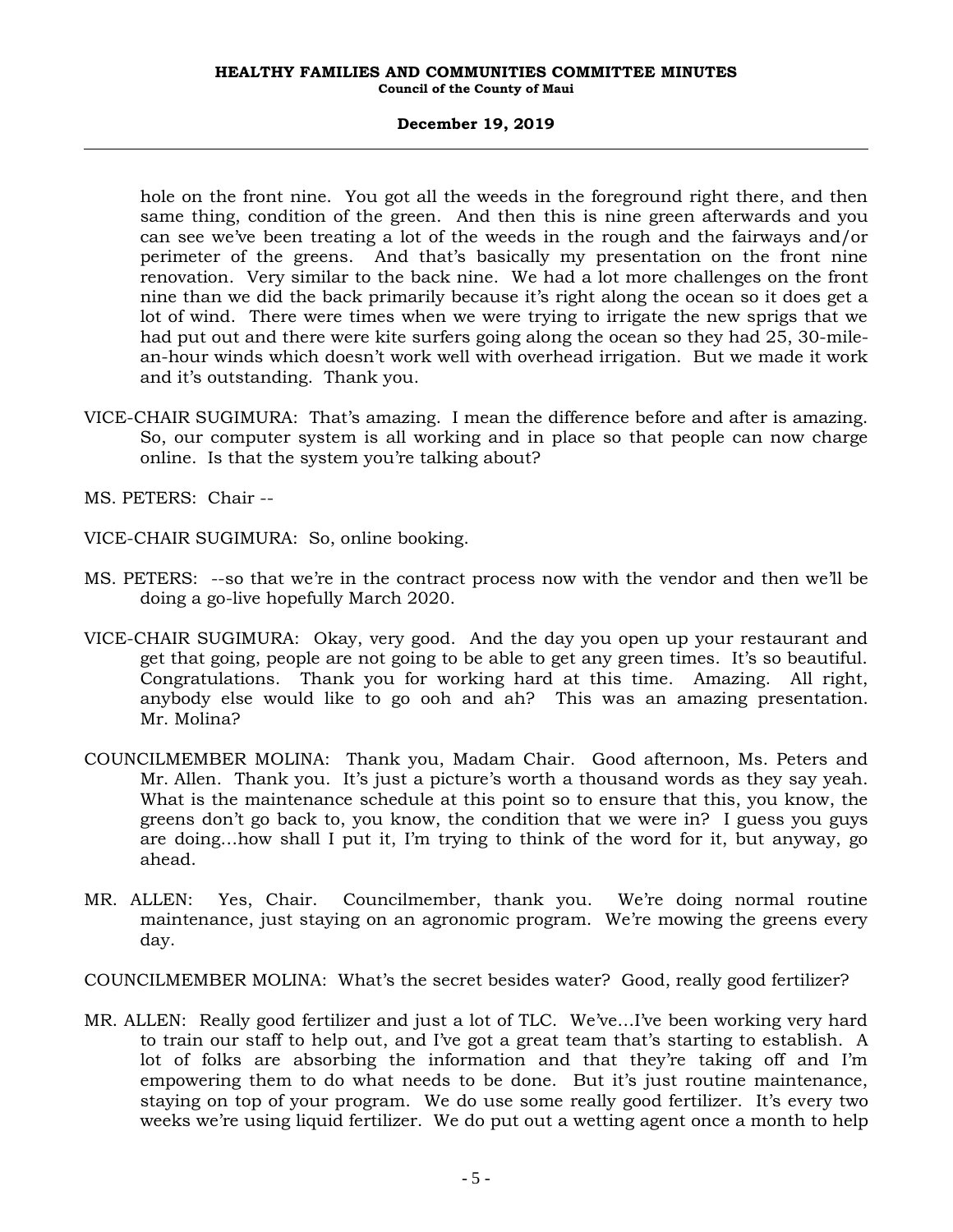out with the localized dry spots because it is all dune sand. We do need to push water through to flush some of the sodium. Just the routine stuff. When we do have insects, it's a best management practice that we use. So, we wait until there's at least 30 to 35 percent damage, maybe even 40 percent damage with any kind of insects or fungus as far as disease goes and then we'll eventually treat for it. But when we do treat, we make sure that everyone's aware of it and they stay safe and we have time to get the job done before golfers get out.

- COUNCILMEMBER MOLINA: And the cost for the repairs, I know the Council we recently increased the fee rates and everything. Was that enough to cover or…and you folks…
- MR. ALLEN: Well, this whole project, the front nine and the back nine, the only additional…other than equipment, the only additional funds that we requested was \$60,000 for sand and sprigs and some fertilizer. The rest of the project we, the money we covered was within our budget, you know, forecasting and thinking the project through and trying to make it all work.

COUNCILMEMBER MOLINA: Okay.

- MR. ALLEN: So, this really is a pretty expensive ordeal, especially if you're going to contract it outside, but for us doing it in-house with the labor that we already had that's already accounted for, I think it ended up being 96 cents a square foot or 92 cents a square foot for four-and-a-half acres.
- COUNCILMEMBER MOLINA: Well, it's definitely money well spent and, you know, even though we had…we increased the rates but at least the public can say hey, you know, it was well worth it. Any reaction to the rate increases from the public?
- MR. ALLEN: Yes. We have seen…as far as local residents which is what we're here for, right, it's a municipality and we're here for safe, fun, recreational, affordable golf. They're enjoying it tremendously, the seniors, the local residents. As far as resident play, that has picked up 46 percent from last year. Retiree play has picked up 12 percent. Our non-resident has gone down 11 percent. Our Hawaii State has gone down 62 percent from last year. And then weekend and holiday play, our resident weekend and holiday play we were losing, throughout the period of almost five years since I've been there, we were losing 1,100 to 2,000 golfers a year in certain categories. Resident play has picked up on weekends and holidays 45 percent.

COUNCILMEMBER MOLINA: Wow, that's great.

MR. ALLEN: Retirees on weekends and holidays has picked up 1 percent, so it stayed really steady for the retirees and with a small increase. And then non-resident during weekends and holidays is down 22 percent, and Hawaii State weekends and holidays is down 78 percent.

COUNCILMEMBER MOLINA: Wow.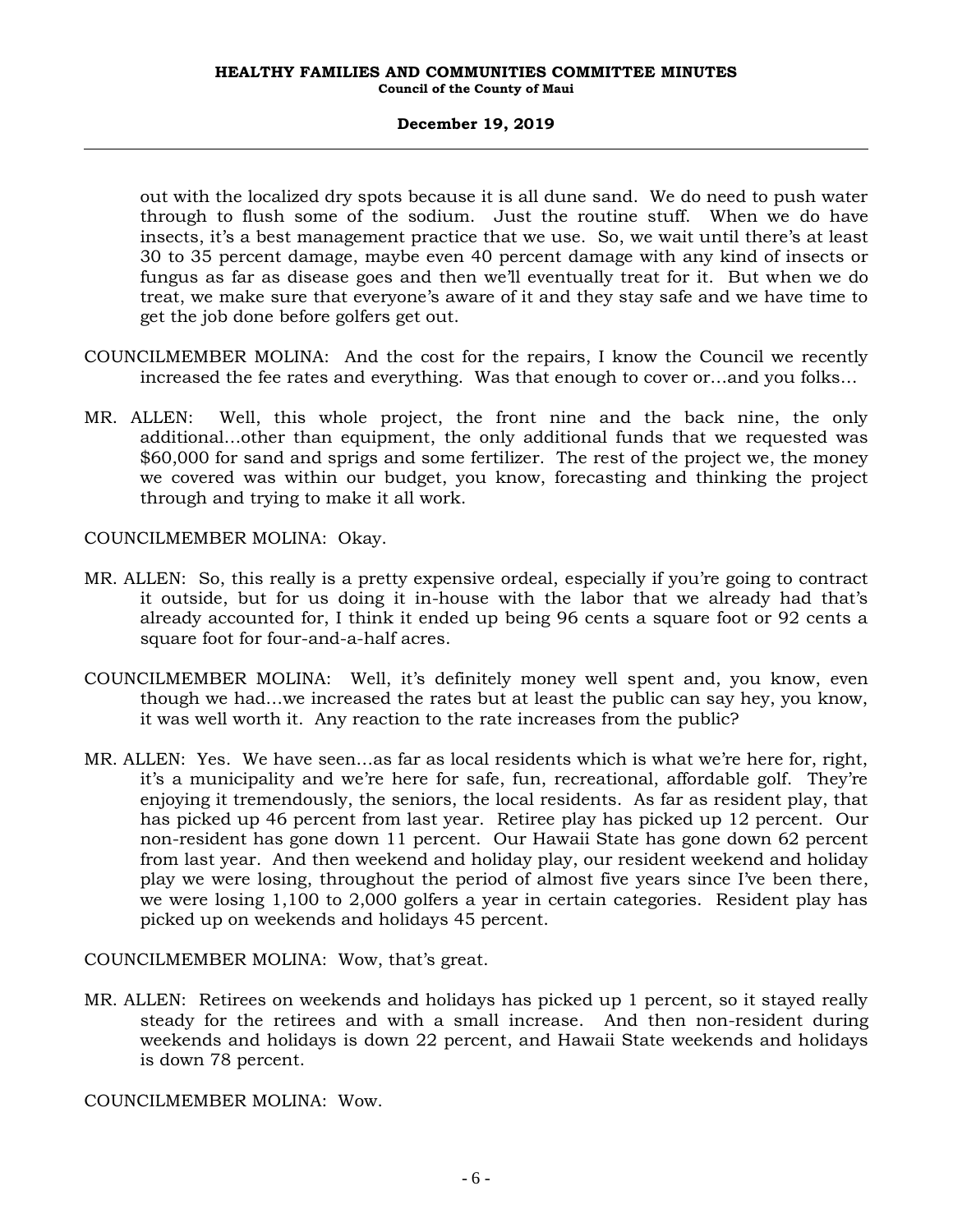MR. ALLEN: Because those two rates are just too high for our golf course. When you take into consideration that you still have to pay \$21 for a golf cart, we are not apples to apples with Maui Nui, Maui Lani --

COUNCILMEMBER MOLINA: Okay.

- MR. ALLEN: --Maui Country Club, Wailea, some of those places. So, we are losing some…
- COUNCILMEMBER MOLINA: Something may to look at…reexamine I guess during the budget process yeah, so.
- MR. ALLEN: Yes, and students --
- COUNCILMEMBER MOLINA: Okay.
- MR. ALLEN: --have picked up 22 percent.
- COUNCILMEMBER MOLINA: Well, I guess the real good news at least our residents here are really benefitting and making good use of the golf course.
- MR. ALLEN: Absolutely.
- COUNCILMEMBER MOLINA: Excellent, it's a tradeoff.
- MR. ALLEN: The revenue is up 8 percent for this time last year so July through December, our revenue is up 8 percent. And the rounds are up total 9.25 percent.
- COUNCILMEMBER MOLINA: Wow. Nice numbers. Well, thank you again for all your hard work, appreciate it.
- MR. ALLEN: Absolutely. Thank you. We're trying to work towards sustainability on the golf course in all aspects, and we're definitely going in the right direction so we have more projects that are slated and we want to get started on them.

COUNCILMEMBER MOLINA: Awesome.

MR. ALLEN: Thank you.

COUNCILMEMBER MOLINA: Great, thank you. Thank you, Madam Chair.

VICE-CHAIR SUGIMURA: Yeah, good questions, and thank you for coming prepared, Todd. You knew we were going to talk about money. But I just wondered, it might be something that will be covered in budget, yeah, appropriately and maybe you and Mr. Hokama can take it up at another time. Because of the, you now have data to back up the rates that maybe we put it up too high based on the market and maybe you could come back another time and talk to us about that.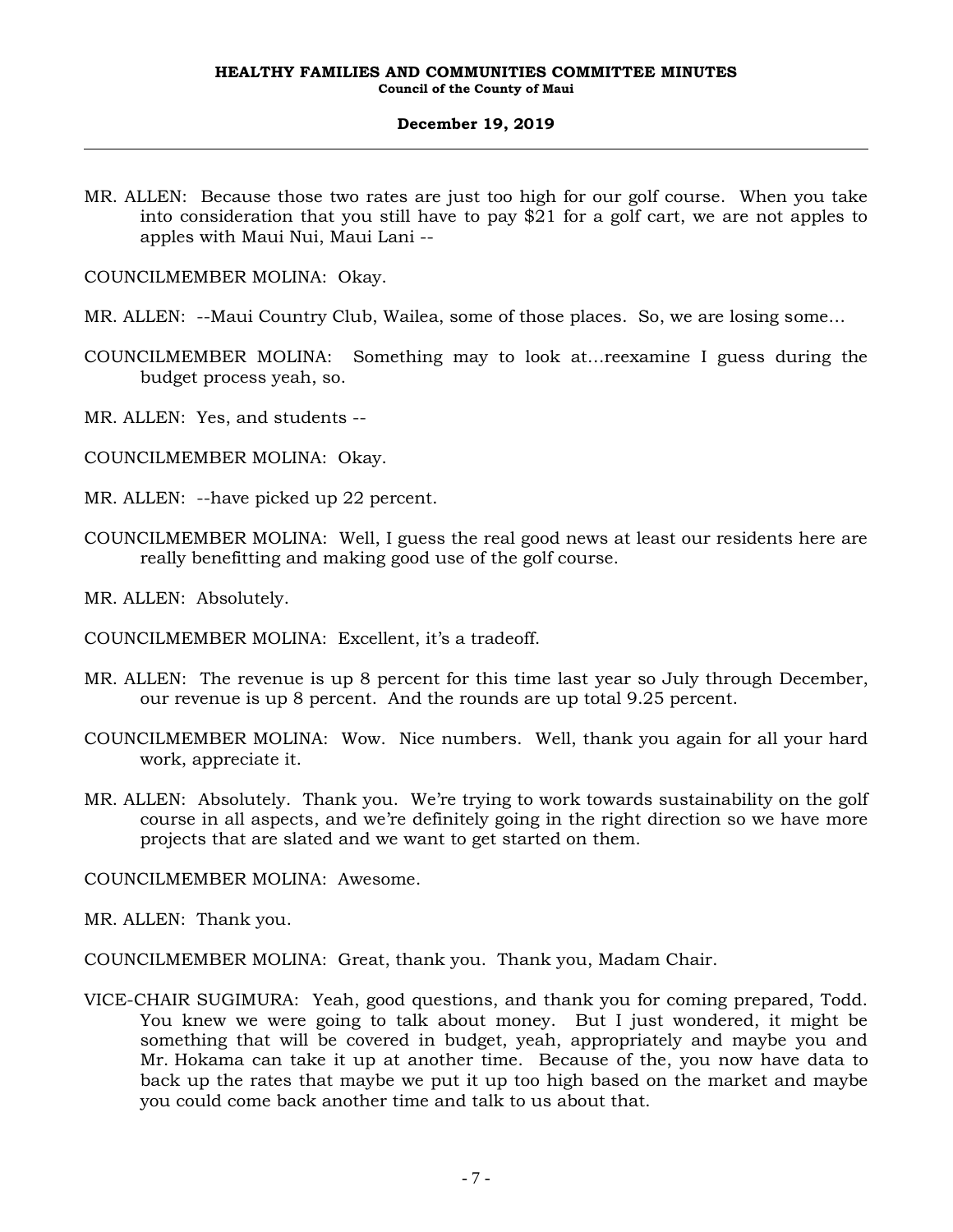MR. ALLEN: Correct, Chair. Yes, definitely.

VICE-CHAIR SUGIMURA: Yeah.

- MR. ALLEN: We, our goal was to try to remain flat with our rates so that we'd have a good comparison, but we'll make adjustments and --
- VICE-CHAIR SUGIMURA: Yeah.
- MR. ALLEN: --get it figured out for sure.

VICE-CHAIR SUGIMURA: Yeah, great. Tamara Paltin and...oh, Ms. Tasha Kama.

- COUNCILMEMBER PALTIN: So, I was…I…when you were talking about a grease interceptor, does…is that similar to like a grease trap? And then did they not, the restaurant not have a grease trap before?
- MS. PETERS: Chair? Thank you, Member Paltin. Yes, that is a grease trap, it's also called a grease interceptor and there is currently one now, it's just it's failing, it's not in good condition. It needs to be replaced and upsized for the proper use of the restaurant.
- COUNCILMEMBER PALTIN: Okay. And then I was wondering what is the water source that you guys are using, is it reclaimed water, ditch water, where is it coming from?

MR. ALLEN: Councilmember, no, currently we're using well water.

COUNCILMEMBER PALTIN: Oh.

MR. ALLEN: We have a capped well water that we use coming out of the aquifer right on the western, I guess it would be western side of the property close to the Hawaiian Homes side.

COUNCILMEMBER PALTIN: So, it's well water but not potable?

MR. ALLEN: Correct, well water but not potable. That's correct.

COUNCILMEMBER PALTIN: And what are you guys doing with your green waste?

- MR. ALLEN: The green waste that we have as far as grass clippings and trees, we have a huge compost pile. The green waste that we collect on greens and tees we're just scattering it out onto the turf and the edges. And then as far as the trees and brush and shrubbery that we remove, we have a pile in the back that we're using to try to compost.
- COUNCILMEMBER PALTIN: And if the County parks were all to transition away from like Roundup, would that be an issue for you folks?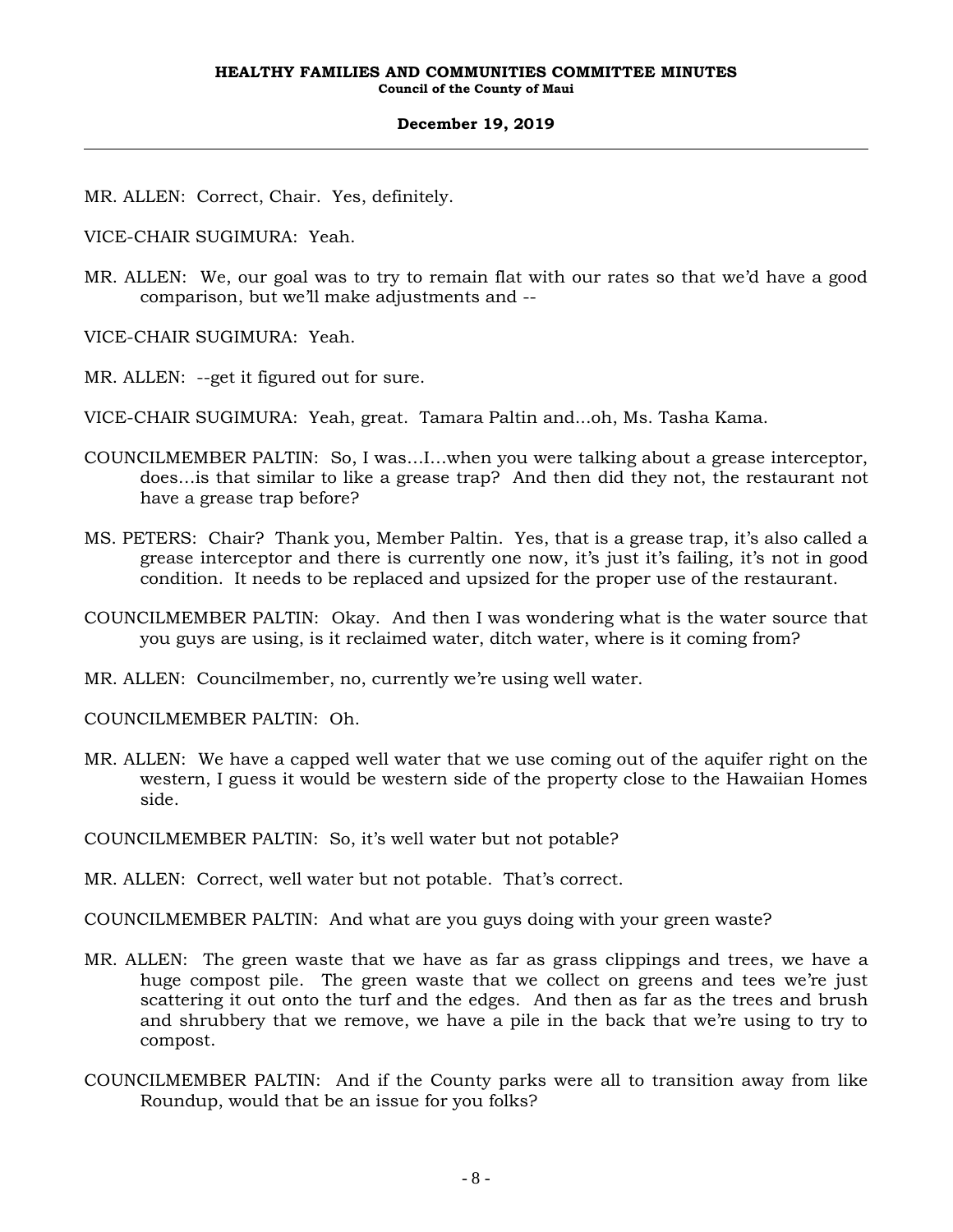- MR. ALLEN: Currently, no, Roundup is not an issue for me. We don't use Roundup on the golf course. We use other products per law and safely, because we have, you know, I'm a licensed applicator and then I have another licensed applicator, and we're required by law to stay up to date on the laws and educated. So, there are different products that we use, but there's site-specific for certain issues. It's not like one thing, blast 'em all, kill 'em all kind of thing, right, which is what Roundup, most people think Roundup is.
- COUNCILMEMBER PALTIN: And then that high-quality fertilizer you were speaking of, is it petroleum based?
- MR. ALLEN: I have a combination of all of them, natural, synthetic, and some of 'em could be petroleum based. We could do a little more resource on that…research on that, yes.
- COUNCILMEMBER PALTIN: Okay, thank you.

MR. ALLEN: Yeah.

- VICE-CHAIR SUGIMURA: Thank you. Ms. Kama?
- COUNCILMEMBER KAMA: Thank you, Chair. So, how many staff do you have working at the golf course?
- MR. ALLEN: Currently, we have  $20\frac{1}{2}$ , we have 2 vacant positions, and  $4\frac{1}{2}$  of those employees work in the starter's booth so they actually work indoors making the tee times, reservations, and then patrol the golf course as a marshal/ranger aspect. And then so that would mean that we have 16 laborers or 16 guys on the maintenance side.
- COUNCILMEMBER KAMA: So, do you have anyone on your side that teaches people how to golf?
- MR. ALLEN: We do not. No, that's Art Rego, the concessionaire and the pro shop, Art Rego is our PGA pro who leases the pro shop and does the cart rentals and clubs for the golf course itself. We had talked about some…trying to create a youth program and we've worked with PALS in the past and brought PALS out but utilized Art Rego as a teaching aide to help out.
- COUNCILMEMBER KAMA: So, the golf carts and everything are not the County's, it belongs to a vendor?
- MR. ALLEN: Correct, that is correct, yes.
- COUNCILMEMBER KAMA: Okay. So, is…so are…is the revenues that's being derived through the golfing and the golf course, is it sustaining?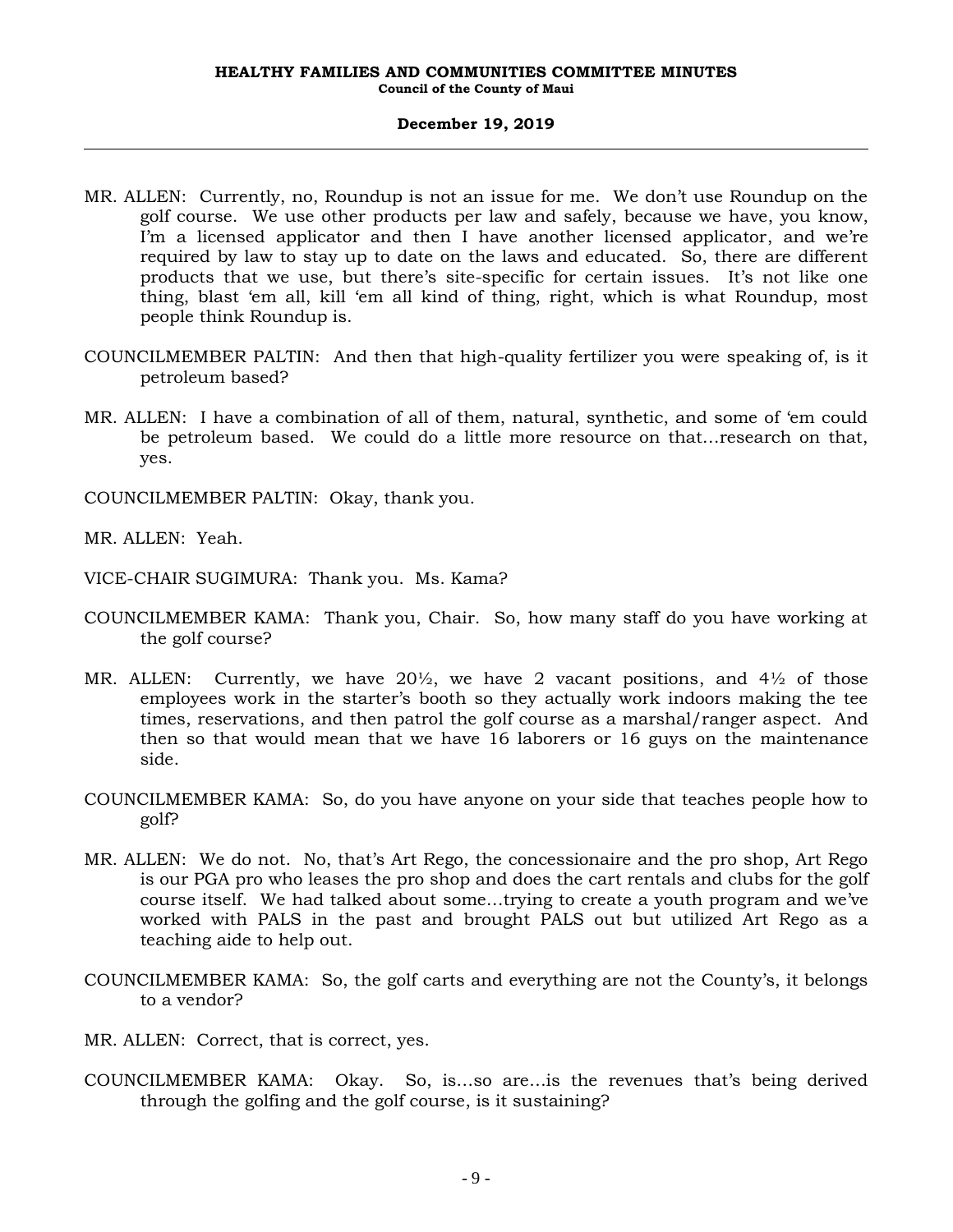MR. ALLEN: The…

COUNCILMEMBER KAMA: Is it self-sustaining, the golf course?

- MR. ALLEN: The revenue for the golf course, just the golf fees, no, it is not self-sustaining.
- COUNCILMEMBER KAMA: So, you have any ideas how it can be? Is that what we're going to hear at the next time that you all report back?
- MR. ALLEN: Well, that's…no, that's one of the reasons that we are trying to transition into the General Fund and try to straighten out the budget that we had. It can get to a sustainable model. Currently, it's not and it wasn't, definitely wasn't last year or five years ago. It's just the cost of doing business and because we're a municipality, right, municipal golf is like the cornerstone of your community. It's the first golf course that Maui had, it opened up in 1930, and it's derived…it's designed just for the residents, right, to enjoy it. And if we're charging 40, 50, \$60 for people to play golf, for residents to play golf, they're not going to be able to afford that. I can't afford that. So, we do need to draw the line --

COUNCILMEMBER KAMA: Figure out something.

- MR. ALLEN: --in the sand and figure out are we --
- COUNCILMEMBER KAMA: Yeah.
- MR. ALLEN: --trying to make money or are we just trying to provide an excellent recreational facility --
- COUNCILMEMBER KAMA: Good one.
- MR. ALLEN: --for the County.
- COUNCILMEMBER KAMA: Good. I think Ms. Peters is going to --
- VICE-CHAIR SUGIMURA: Oh, Ms. Peters.
- COUNCILMEMBER KAMA: --wants to respond.
- MS. PETERS: Thank you, Chair. Just to touch some more on that, Councilmember Kama. So, in…with working on our concessions and sponsorship admin rules is where we're going to be looking at revenue generation for the Department. Where there is the ordinance that it will give that…the revenue will then come back to the Department for maintenance and operations of our facilities.
- COUNCILMEMBER KAMA: Okay, good. That's kind of like where I was going. But thank you very much for your answer. Thank you, Chair.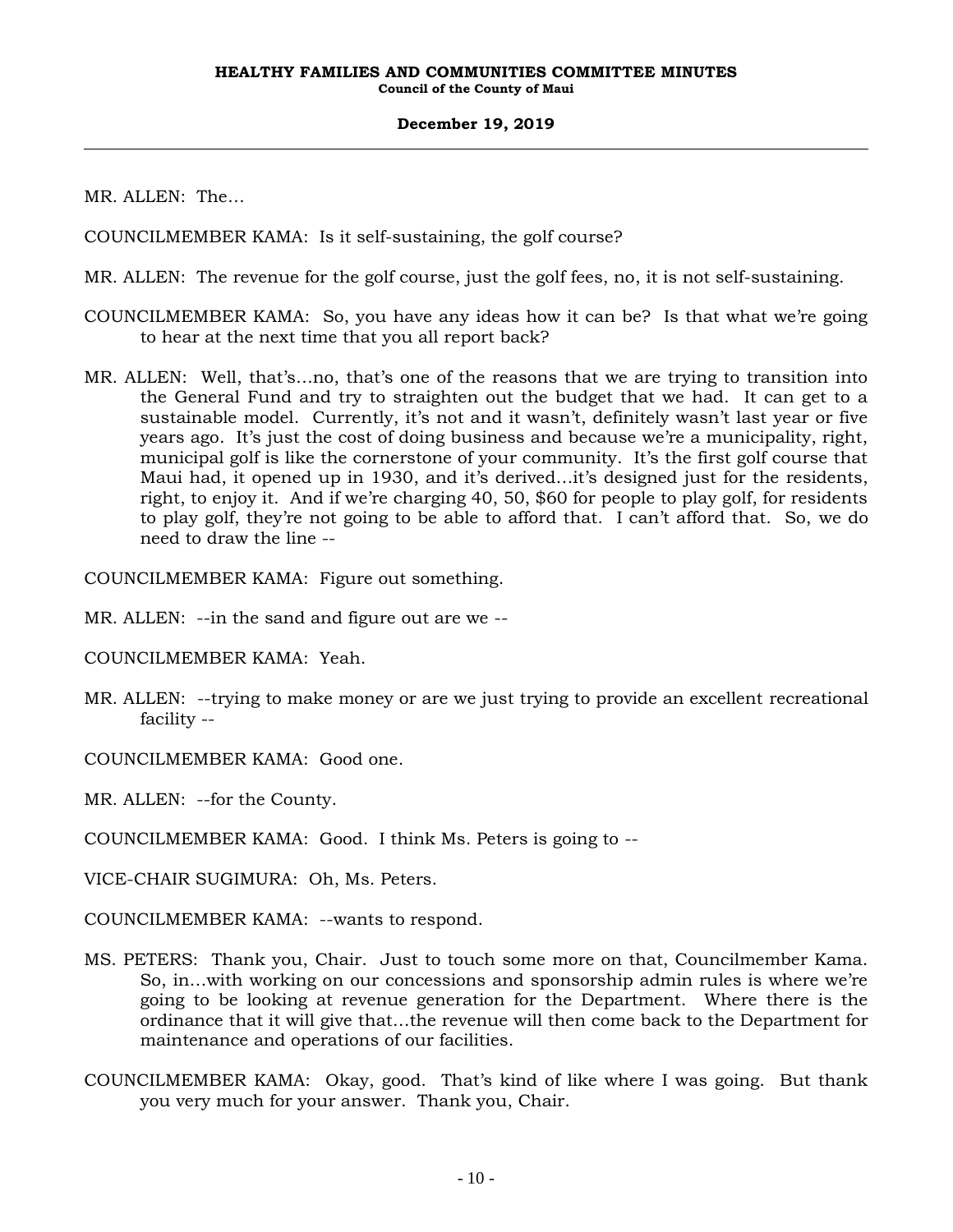MR. ALLEN: Thank you.

VICE-CHAIR SUGIMURA: Ms. Paltin? Wait, before…sorry. Welcome, Ms. Lee.

COUNCILMEMBER LEE: Thank you.

VICE-CHAIR SUGIMURA: She's a golfer so it's kind of important.

- COUNCILMEMBER PALTIN: I just had a question with the resident play being up that percentage and the out-of-state and Hawaii state play being down, did it even out or is it…like can your course handle more traffic?
- MR. ALLEN: That's a great question. Yes, our course can handle more traffic because we still have vacant tee times that are sitting so that's basically money that we could be making that we're not. And just as a reminder, we're the only Parks facility that collects revenue other than the permits department. And so, to answer your question, the resident play, the increase, the 46 percent increase in resident play on the weekdays and the 45 percent increase of resident play on the weekends and holidays, that does not cover the loss for the non-residents. The non-residents are typically four times…we charge them four times the cost of a resident.
- COUNCILMEMBER PALTIN: And are you tracking the trend of tee times that are open, and like could there be a sliding scale in the future on the less desirable times being more…less cost and the more desirable times being a more cost?
- MR. ALLEN: That is something that we have addressed. The difficulty in that is that you folks, the Councilmembers, you set the fee that we charge. So, your sliding scale, you would have to set it a whole year in advance and you would have to try to anticipate what would work. Currently, what we do have though is at two o'clock…we have the ability to change our twilight time from 1:00 to 3:00 p.m. anywhere in there we want. So, our twilight fee starts at 2:00 p.m. now which is half the cost of the normal rate. We do fill up after that point. Typically, we lose rounds or revenue between 10:30, 11 o'clock, and up until 2:00 p.m. So, we're looking at maybe changing that to 1:00 p.m. in the wintertime and then maybe making it 3:00 p.m. in the summertime to coordinate play with the day lengths.
- COUNCILMEMBER PALTIN: And do you keep track of like wind and rain condition as part of the reason why --

MR. ALLEN: Correct, yes.

COUNCILMEMBER PALTIN: --things don't happen?

MR. ALLEN: Yes, correct. That's correct.

COUNCILMEMBER PALTIN: Okay, thank you.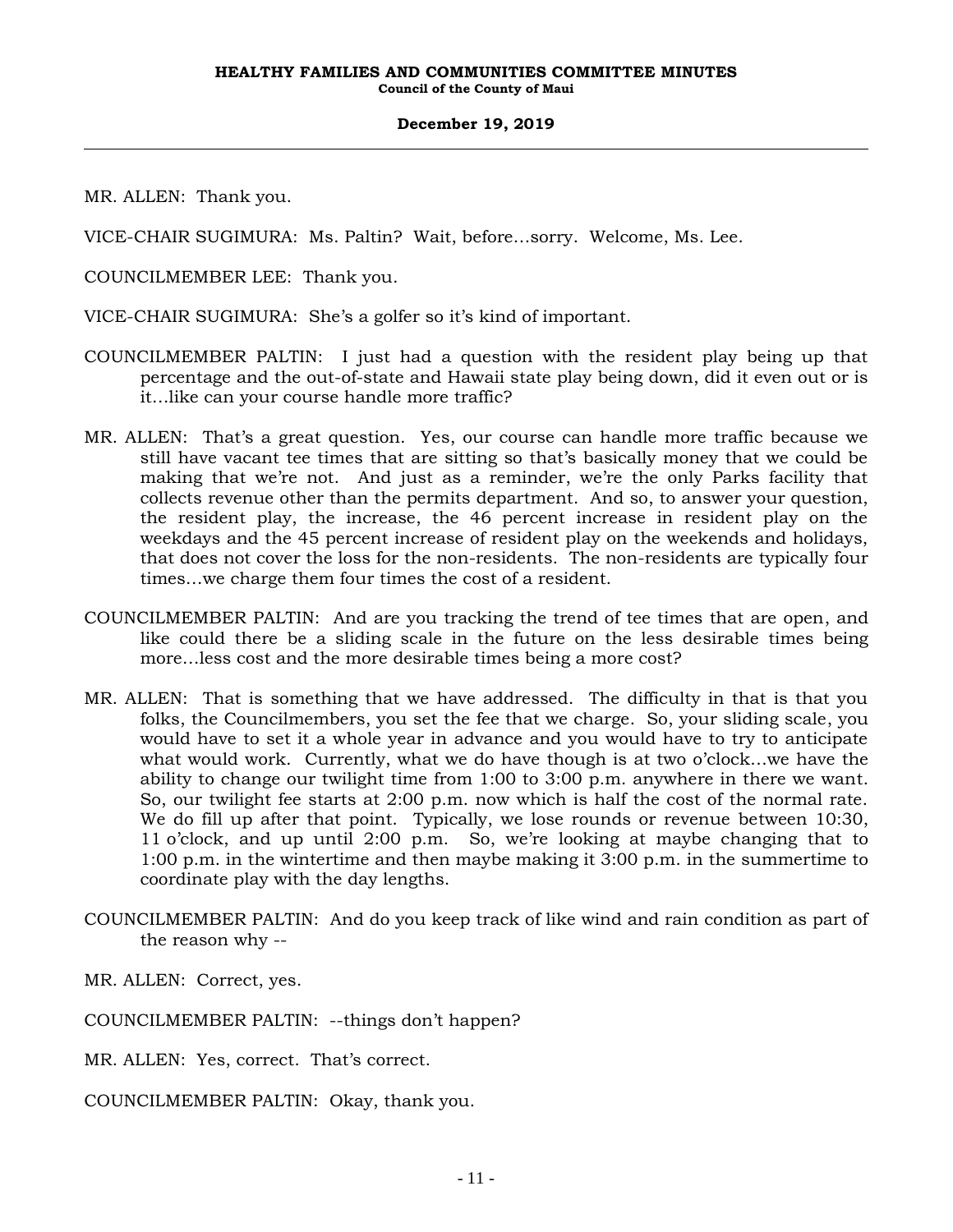MR. ALLEN: Absolutely.

VICE-CHAIR SUGIMURA: Thank you. So, Ms. Lee, do you have any questions or comments?

- COUNCILMEMBER LEE: I'm sorry, I missed the part about were you discussing fees, green fees?
- VICE-CHAIR SUGIMURA: We were earlier. Yeah, we were earlier.

COUNCILMEMBER LEE: About dropping them, raising them, what, just asking questions?

- VICE-CHAIR SUGIMURA: So, we're…basically this is really an update about the greens. So, anything to do with rates and fees has to be and that is properly agendized…properly, but he did kind of educate us on what we did budget-wise and our guesses were not that accurate. So, I think they lost revenue, but go ahead since you're a golfer.
- COUNCILMEMBER LEE: Oh yeah, we lost revenue when the course was being repaired, and what we're doing now is trying to get the people back to play because the course is in excellent condition. I mean really excellent. So, Director, are you doing anything in particular to, I don't know, advertise or get the word out that the course is back in shape and, you know, people can come back and play?

VICE-CHAIR SUGIMURA: Ms. Peters?

MS. PETERS: So, in the beginning of the meeting, Todd had given out…the course is in the golf course magazine that's nationwide. We're also finally getting our contract, it's in process with the vendor to get the new operations software which will allow for online reservations and a dedicated website for the course for updating improvements, they can put in all of the pictures and just have that more of a presence, online presence. So, and we'll be looking at more marketing strategies. The thought was to wait until we can…we got the course, the greens renovation completed and then get our restaurant up to par. So, once we get that grease trap installed, we're hoping to get the concessionaire in there hopefully by July 1, 2020. And then…

COUNCILMEMBER LEE: How much will that generate a month?

MS. PETERS: I think the last one was about 2,300, the lease agreement was 2,300 a month.

COUNCILMEMBER LEE: A month, oh.

- MS. PETERS: So, it goes on an upset bid and we put it out via procurement as a request for proposals. We're going to be changing that a lot too. Todd and I have been talking about it for a while and ensuring that we have the right concessionaire in there who would tailor to the golfers first and foremost.
- COUNCILMEMBER LEE: Well, I just want to commend all of you for doing an outstanding job on the greens. It's, you know, I've been golfing there for like 30 years, and actually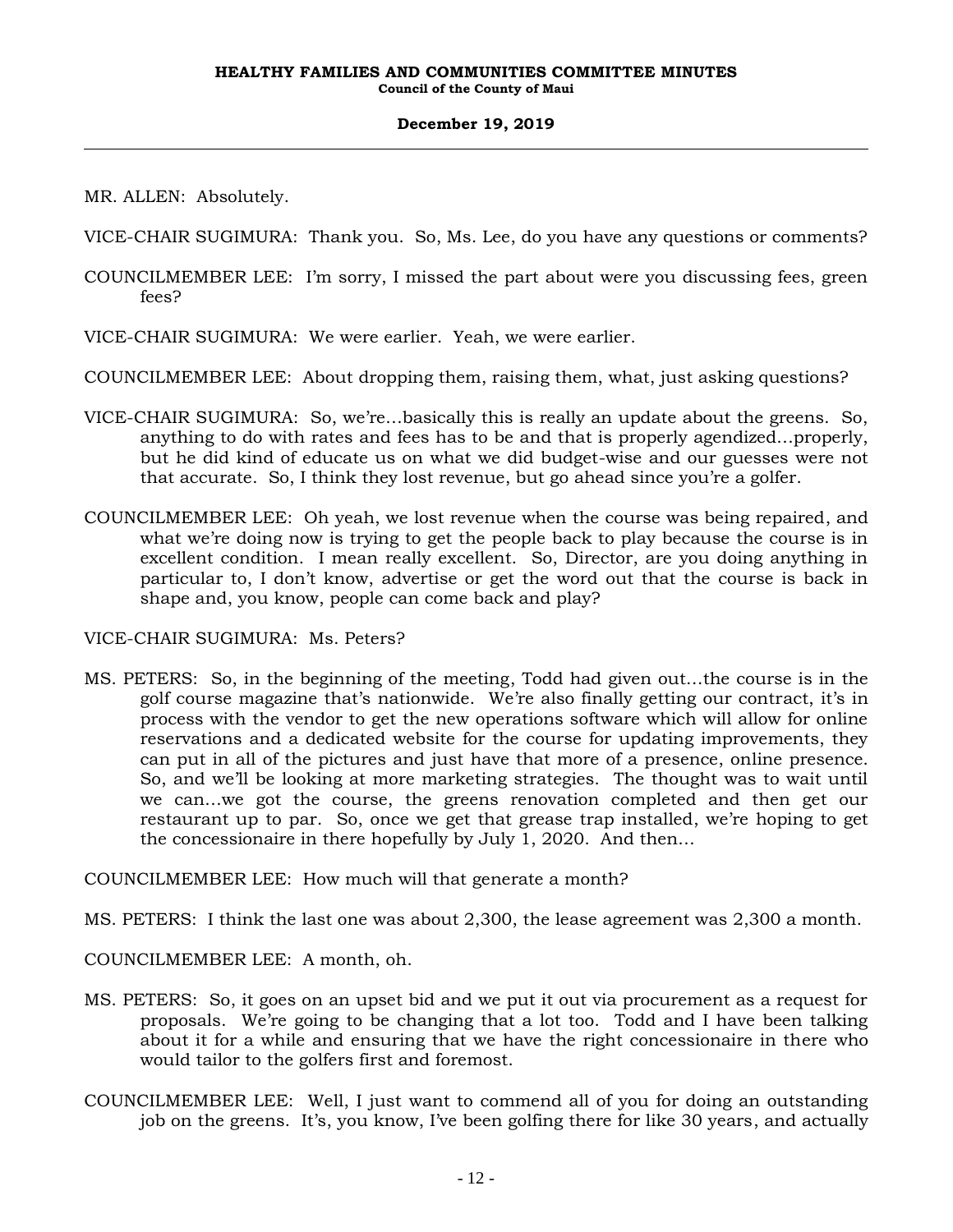we used to like it sometimes when it was in bad shape because the ball would go farther, but now it's like a real golf course. So, thank you. Thank you for all you do on that. I do have a concern, now that people…well, not people but there seems to be a growing trend to eliminate the use of pesticides on the golf course. How have you been dealing with that? Because I know it's…would be much more costly to go with the natural type, organic type.

MR. ALLEN: That is correct. That's still in the works and there are a few departments still talking about that. It would be vastly more expensive for the golf course to maintain, and we would need several additional staff labor-wise and equipment to handle that change. Right now, we're still utilizing safe practices and sustainable ideas that are beneficial for the soil and helping the golf course look the way it does. And thank you for your comments. I know that the health of the golf course has improved based on my soil sampling and the test results and the products that we're using. And I can also see it in the happiness and the thriving golfer population that's back again. And specifically more with the wildlife that we have that's being attracted to the golf course. We have owls, we have hawks, we have --

COUNCILMEMBER LEE: Mongoose.

- MR. ALLEN: --the Nenes come in occasionally every other week or so. And we have a ton of other water fowl and stuff that are coming in and hanging out, visiting, and it's just, it's a thriving ecosystem at this point.
- COUNCILMEMBER LEE: Did you recently add sand in the bunkers?
- MR. ALLEN: We actually have tried to dig a little deeper in the bunkers to pull some sand up and loosen it. So, that we've had some complaints. We will need to add sand to the bunkers, yes, and that's a costly venture as well.
- COUNCILMEMBER LEE: Unless of course you just trim the top, the edges, then you can putt out.
- MR. ALLEN: We've been trimming that down.

COUNCILMEMBER LEE: Yeah. You've been doing that too?

MR. ALLEN: We've been trimming the top. Yes, we've been edging the bunkers and we have also been raking the bunkers a little bit deeper, trying to till up the existing sand and loosen it up so that it is more playable. That was one of the comments that we've dealt with for a long time.

COUNCILMEMBER LEE: Thank you so much, appreciate it.

VICE-CHAIR SUGIMURA: Great presentation. You have one more?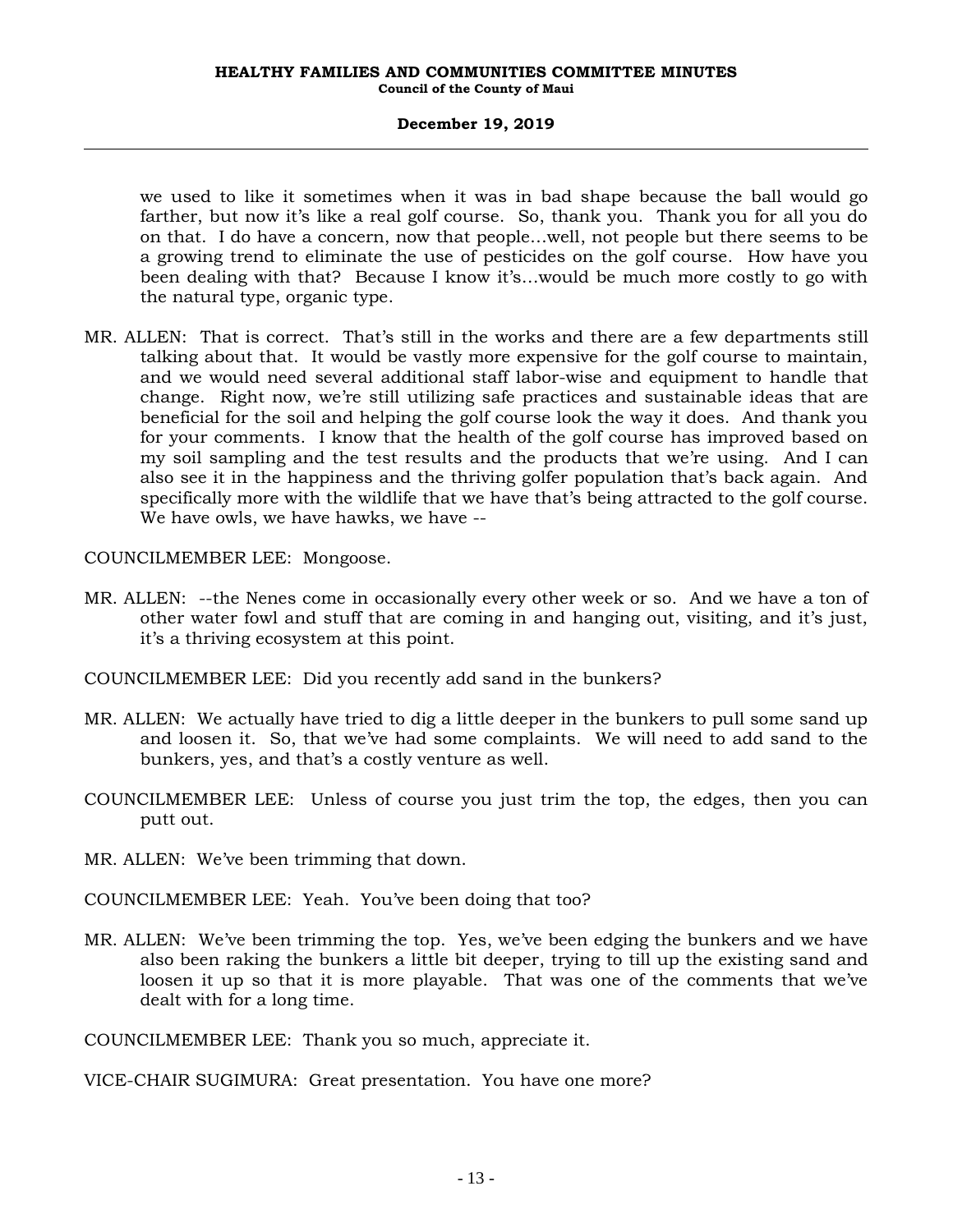MS. PETERS: So, actually we wanted to give you guys a little bit of an update on the new clubhouse, the master plan, and so we have David Yamashita here.

MS. YAMASHITA: Yes 'cause…

- VICE-CHAIR SUGIMURA: I was just going to ask if he wanted to say anything.
- MS. YAMASHITA: This will be brief. But I will say that Todd has done such a great job with the golf course, this is not the first time I've I think come to Council and had people rave about what he's done. So, he's raised the bar so high that for those of us working on the clubhouse project we feel a lot more pressure to do a much, yeah, to do as good a job as Todd has done. But where we are now is we're revising an original concept in response to I think some of the…we had other questions and once we started the project so we're going back and having the design team come up with another concept that we'll present or we'll have probably in a couple of months. And then once that's done then we'll start the financial feasibility which gets at some of your questions as well, because we need to look at what we provide as part of the facility and think about how it's going to be used by the community but also for tournaments 'cause Todd's talked about that. And so, those are some of the things we're thinking of, but we also have…one of the issues is that to get to the clubhouse you have to go through a neighborhood so we are trying to be very mindful of the impacts of how many people would be accessing that clubhouse through the neighborhood. So, it's a combination of things but I think we're excited about this new concept that I think we're going to be working on. And so, I feel like we can, we'll be…match up to what the work that Todd has done.
- VICE-CHAIR SUGIMURA: Thank you, Mr. Yamashita. I believe Mr. Hokama will probably have that as an item so that you could present appropriately and maybe, you know, once you're further along. Ms. Kama?
- COUNCILMEMBER KAMA: I just had a question. You know the clubhouse that's down there has been there for like, I don't know, years, yeah. So, it's always been in that neighborhood 'cause the neighborhood looks like it's always been there. So, what were the mitigating factors back then? I mean I assume…did the community mind that people were going back there and using the clubhouse or anything like that? Do you remember that? I…
- VICE-CHAIR SUGIMURA: Anybody have a…any comments regarding complaints from the neighbors?
- MS. PETERS: We didn't get any. If you're talking…are you talking about the old clubhouse that was next --
- COUNCILMEMBER KAMA: Yeah.
- MS. PETERS: --to the park there?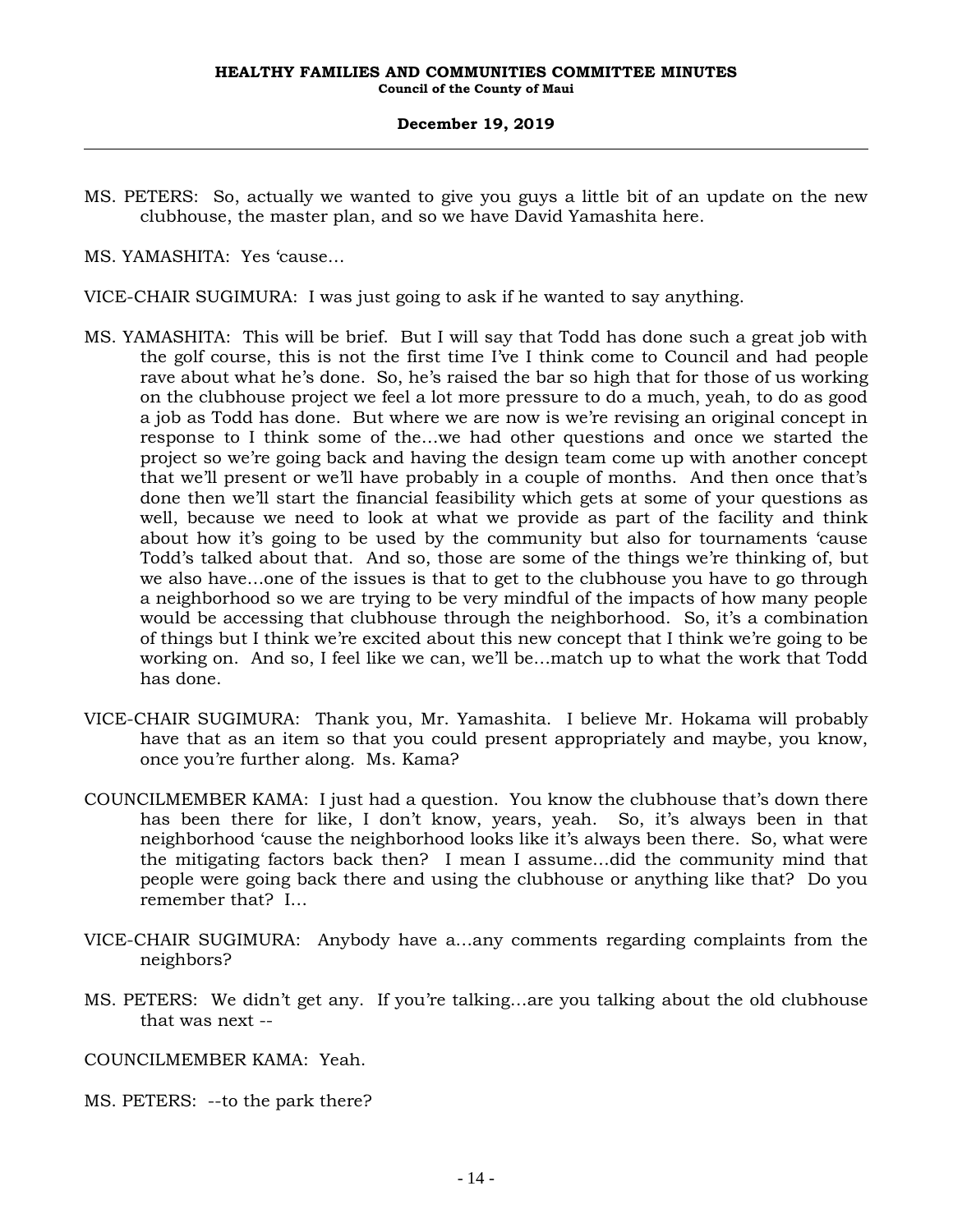COUNCILMEMBER KAMA: Yes.

MS. PETERS: The old Saint Anthony Clubhouse they called it?

COUNCILMEMBER KAMA: Yeah.

MS. PETERS: So, that actually went through the other neighborhood coming off of Waiehu Beach Road. This one is going to be…

COUNCILMEMBER KAMA: Oh, Leisure Estates.

MS. PETERS: Yeah, so this is going to…the entrance into the golf course is through that neighborhood next to the Waihee Park.

COUNCILMEMBER KAMA: Okay.

MS. PETERS: The Richard Caldito Park.

COUNCILMEMBER KAMA: This is brand new yeah? Oh, okay. Too bad. That's okay. It'll be good. But I'll wait for that time we can --

VICE-CHAIR SUGIMURA: Yeah.

- COUNCILMEMBER KAMA: --have a good presentation on that. Thank you.
- VICE-CHAIR SUGIMURA: So, if…Mr. Kushi goes golfing there and he has divots. How do you fix that?
- COUNCILMEMBER LEE: Ban him from the course.

MR. KUSHI: I'm sorry, Madam Chair, what was the question? Fix what?

VICE-CHAIR SUGIMURA: I'm just trying to talk about that you golf, if there are divots and how does the golf course remedy divots? You don't have any?

MR. KUSHI: How is it going to be what?

VICE-CHAIR SUGIMURA: Remedied.

MR. KUSHI: Oh it's fine now, it's like I agree with Councilmember Lee, it's the best shape that it's ever been.

VICE-CHAIR SUGIMURA: It's really nice yeah.

MR. KUSHI: Hopefully the people come back. The locals are coming back but the tourists and the, maybe the off-island people not yet.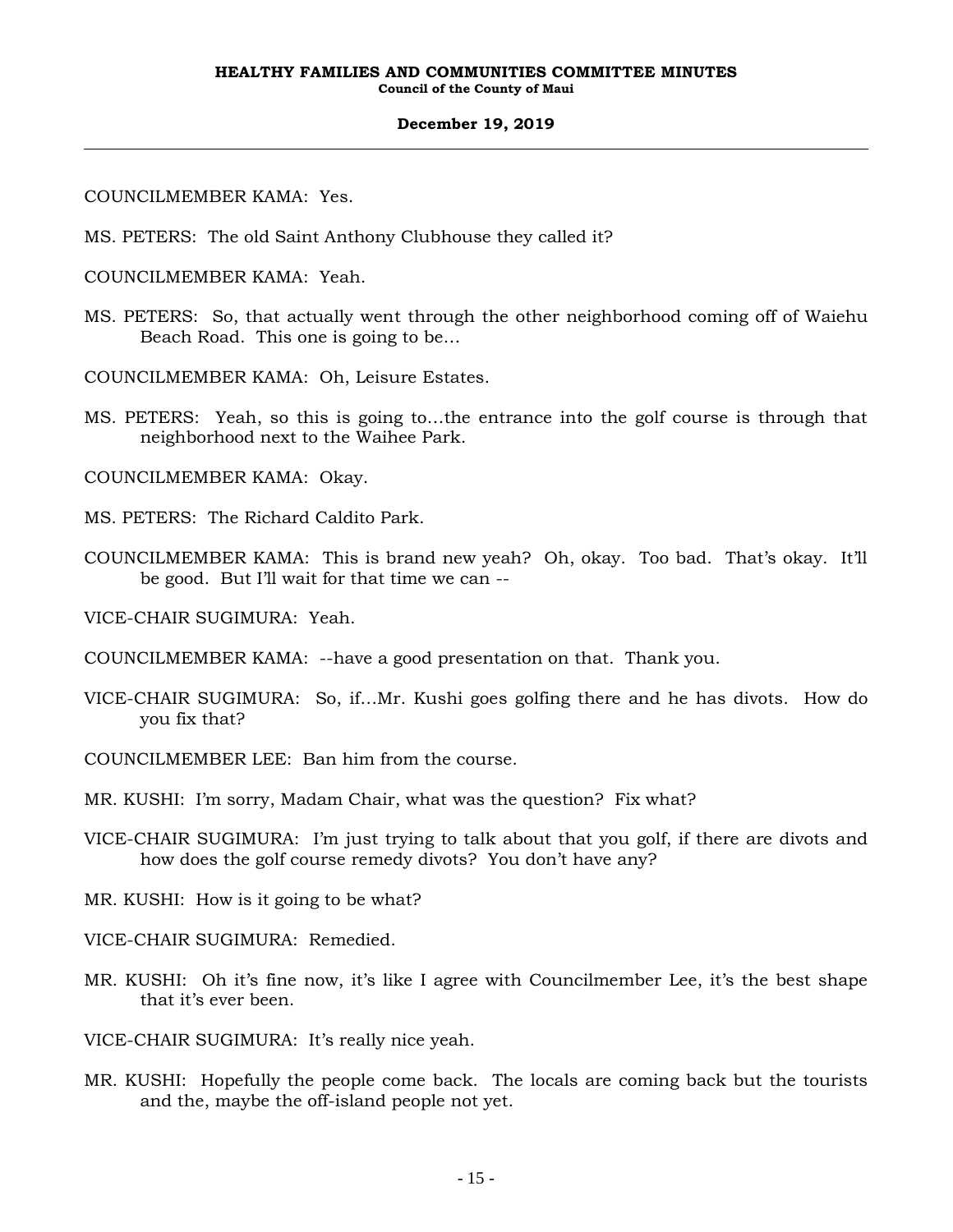VICE-CHAIR SUGIMURA: Okay.

MR. KUSHI: We're looking forward towards a restaurant.

VICE-CHAIR SUGIMURA: Yeah.

MR. KUSHI: You can have a little bar over there too.

VICE-CHAIR SUGIMURA: Need spam musubi and some beer, right?

UNIDENTIFIED SPEAKER: Yes.

VICE-CHAIR SUGIMURA: Okay, anybody else have any comments to make? I just want to close out this. I want to thank you very much, Todd, for sticking it out, I know it was super hard to get us to this point and took a lot of patience. And I'm sure we gave you limited amount of funding and creatively you have taken us to this point. So, thank you very much. Members, at this time I'm going to defer this for further discussion and I'm sure Mr. Hokama will bring this back. So, Members, I'm going to defer this.

**COUNCILMEMBERS VOICED NO OBJECTIONS.** (Excused: RH, KK, KRF)

## **ACTION: DEFER PENDING FURTHER DISCUSSION.**

VICE-CHAIR SUGIMURA: Thank you. We'll do a change out to the next. I'm going to call a short recess. *. . .(gavel). . .*

**RECESS: 2:13 p.m.**

**RECONVENE: 2:15 p.m.**

## **ITEM HFC-13(7): PRESENTATION ON THE ROLE OF COUNTY FACILITIES AND PARKS DURING NATURAL DISASTERS AND RECOVERY EFFORTS** (RULE 7B)

VICE-CHAIR SUGIMURA: *. . .(gavel). . .* I'm calling back to order the Healthy Family [*sic*] and Communities Committee. It is now 2:15 and we continue on the second item which is a Presentation on the Role of the County Facilities and Parks During Natural Disasters and Recovery Efforts, HFC-13(7). And in accordance with the Rule 7...with 7(B) of the Rules of the Council, the Committee anticipates receiving presentations from the Emergency Management Agency and the Department of Parks and Recreation on the role of the County's facilities and parks during and after natural disasters associated with climate change, including more frequent and intense storms. So, we're going to receive presentations from the Department. Today, we have Herman Andaya here. Can you introduce your members? And then we have Karla Peters here from Parks with Mr. Kushi.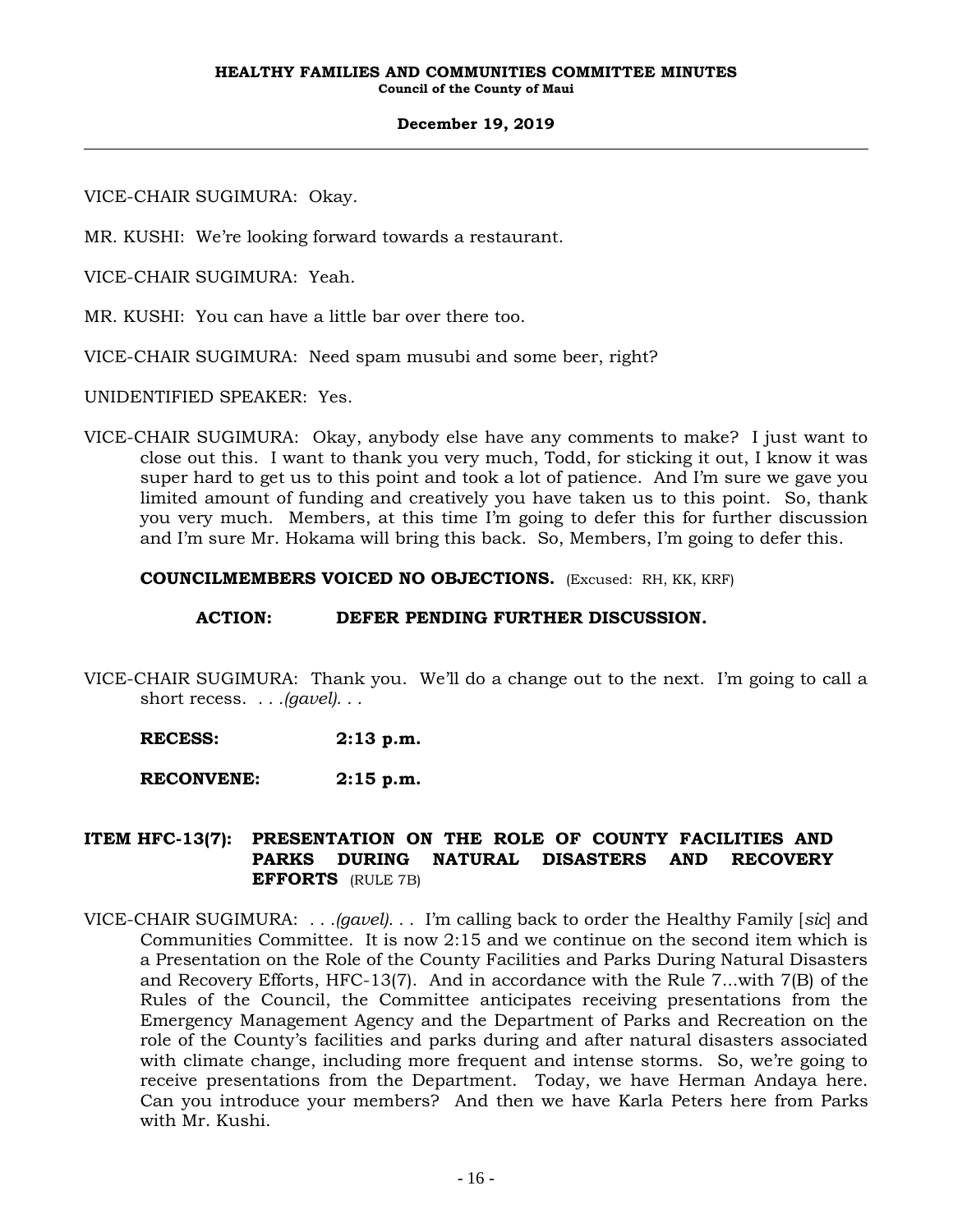MR. ANDAYA: Thank you.

VICE-CHAIR SUGIMURA: Mr. Andaya?

MR. ANDAYA *(PowerPoint Presentation)*: Thank you, Madam Chair. Good afternoon. I have with me today on my far left our Plans and Operations Officer Andrea Finkelstein. To my left here our Preparedness and Public Affairs --

UNIDENTIFIED SPEAKER: Outreach.

MR. ANDAYA: --Outreach, Public Outreach Assistant, Charnan Carroll. I also have in the audience our Hazard Mitigation Specialist, Dr. Anthony Joyce. Thank you for having us here today, Madam Chair, Members. I was told to give a short presentation, a quick overview of our Department and so we'll do that very quickly. Our agency began as a, really a response to foreign attack. It was to prepare the population, yeah, in the event that we were attacked during World War II. Since then, we've…our mission has evolved from hurricanes to tsunamis to active shooter, cybersecurity, and even pandemic-type events. And so, as you can see we've, we now deal with different threats, Maui County. And this is a graph that shows the different kinds of threats, the probability, and the harm they may have to Maui County. That the three biggest ones here is hurricane, tsunami, earthquake, and surprisingly flashflood, we've been seeing a lot of those, and most recently cybersecurity or cyberattacks. We go, we use what's called the incident command system, so just to let you know all throughout the country this is the same system that's being used. It's very helpful, whenever we have help from the mainland they come to Maui County and assist us, we're speaking the same language, using the same concepts, same terminology. This is our staff. I like to show this picture because it shows really how small our staff is. We're lucky we have seven now and thanks to the County Council for adding another person to our staff. And so, we have a Recovery Specialist onboard. And so, you know, we saw that there was a need for someone who would focus just on recovery. And so, we have that person now onboard, and thank you to the Council for providing it to us. When I mention the names, our titles and everything, as you can see there's a lot of ands. As an example, Plans and Operations Officer or in Charnan's case it's Preparedness and Public Outreach. And Dr. Joyce there in the audience, he is the Hazard and Mitigation Specialist. And so, we do multiple jobs all throughout the year. But I just wanted to show, this is our staff. And this is…even though we have a small staff we're very fortunate in that whenever there's an activation, whenever there's an emergency, we have many of our partners that come out. And so, we have our County departments, our State departments, State DOE, DOT, Airports, Harbors, they're all here, DLNR. Our Federal partners, the military. We're very fortunate to have all of them in our EOC. But as you can see our EOC is pretty crowded and I think there's a need for a larger EOC at some point. Councilmember Mike Molina can attest to that. He's been going to our EOC for the past eight years and he's seen how crowded it can get. And so, this is just another picture of our EOC. A lot of times it's standing room only so you can see people standing. This is not too bad. There's times when it's really crowded and you got people out in the hallways and everything. And these are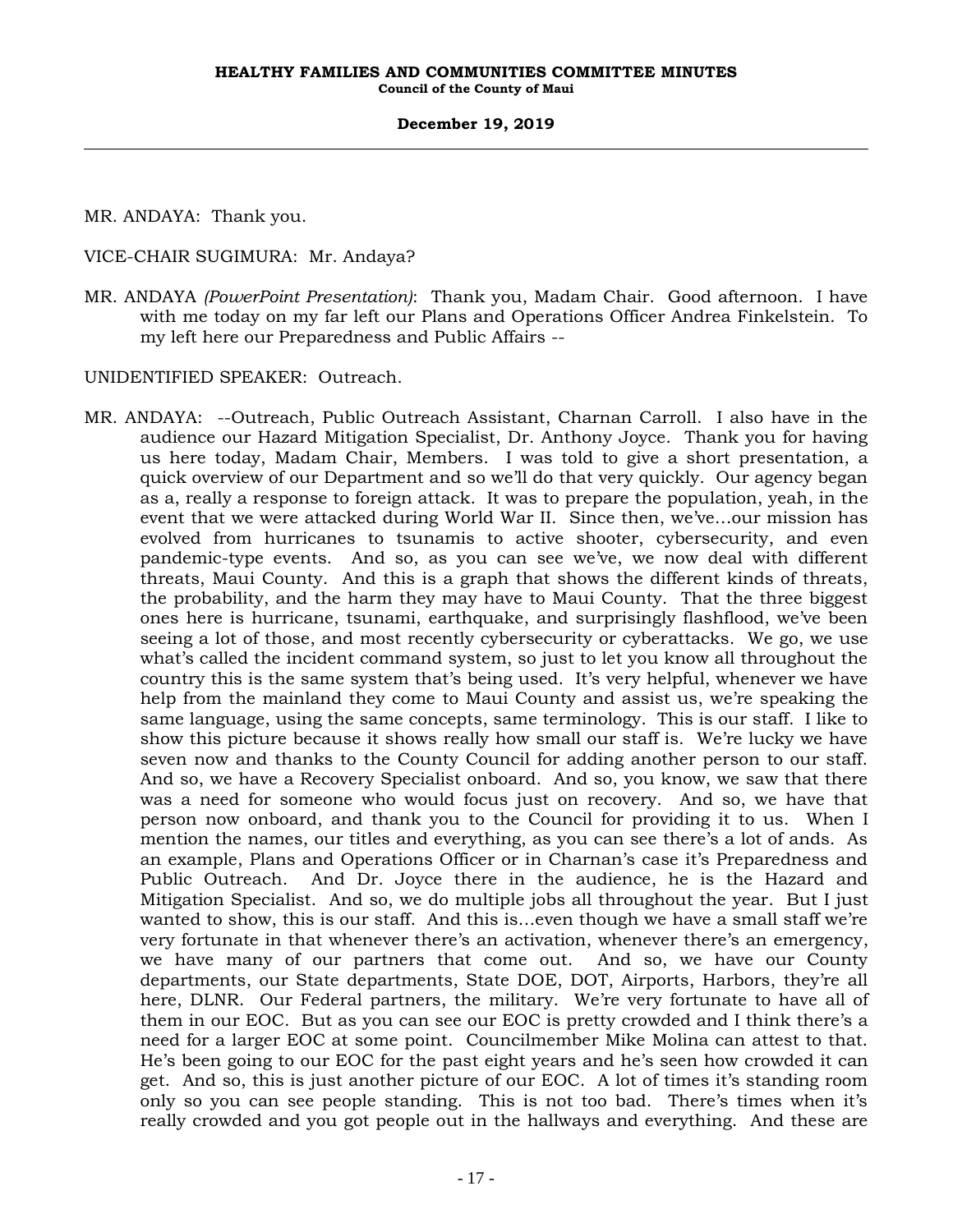#### **HEALTHY FAMILIES AND COMMUNITIES COMMITTEE MINUTES Council of the County of Maui**

#### **December 19, 2019**

all the different agencies that come out during an activation. So, as you can see again County, State, Federal, and also our NGOs, our non-government organizations. So, you have the American Red Cross, Maui Visitors Bureau, Maui Hotel Lodging Association. So at any given time, there's 25 percent of our population is made up of visitors so it's important that we're, we have them at the table and they're a great tremendous help whenever there's emergencies. This is the different phases of an emergency. So, just to let you know, we're not working just during an emergency, we're working all throughout the year. We start off with preparedness and then the response, and that's during the emergency itself, that's when we activate the EOC. After that, it's the recovery and that's what I think we'll be talking a bit more today. And then there's mitigation. Mitigation is doing things to lessen the effects of the threat of the emergency. So, this is just a quick…there's FEMA on the Federal level. On the State level, you have the Hawaii Emergency Management Agency, HIEMA, and then you have, the counties have their agencies as well. Hawaii County is the only that has kept their name, civil defense, so everyone else has changed their name to emergency management. This is our org chart. And so, we go from this to an emergency, we become this. And so, we all have our emergency roles. Even our secretary has an emergency role as well. And so, just to give you an idea. And then this is what happens when there is…when we need to request for assistance. So, first of all we try to…we have to exhaust all of our resources first, our capabilities. Once we've done that, then we move up to the State. We request assistance from the State. And if the State can't provide us that assistance then they go to the Federal government, so just to give you an understanding, that's what happens during an emergency. This is interesting, this is the number of activations we've had over the years. And you can see in 2017 we had eight activations, so this is when we activate the EOC, we call all of our partners into the, into our emergency operation center. Two thousand eighteen we had nine, and in 2019 we had 13, 13 activations. Well, the year is not over yet, but we just had one this past Saturday, the Paia fire. So, we actually activated the EOC for that because we had to evacuate portions of Skill Village. You know there's a lot of…we have what's called Federally declared disasters or presidential, it's declared by the President to be a disaster and these are significant disasters. A lot of managers, emergency managers go throughout, you know, their career without experiencing one, you know, or not…so it's kind of a big deal just to have one presidentially declared disaster. We've had seven, you know, so in the last ten years, we've had seven. So, this gives you an idea that we've seen quite a bit, we've seen a lot just for Maui County. And I know for the other islands in Hawaii it's far less. And this is what goes into your emergency kit. So anyway, that's all I have, Madam Chair.

VICE-CHAIR SUGIMURA: Thank you very much, Mr. Andaya. I wanted to bring down in the middle of your presentation--sorry about that--Dr. Joyce, I wanted you to sit down with the team and you were sitting in the Chamber. So, thank you for joining us. And thank you, Rayna, for carrying the chair and bringing it over. I thought that was pretty amazing. So, Parks…so today's meeting is about Emergency Management and Parks and how we come together as a County. So, Parks, do you have a presentation or want to add to this discussion?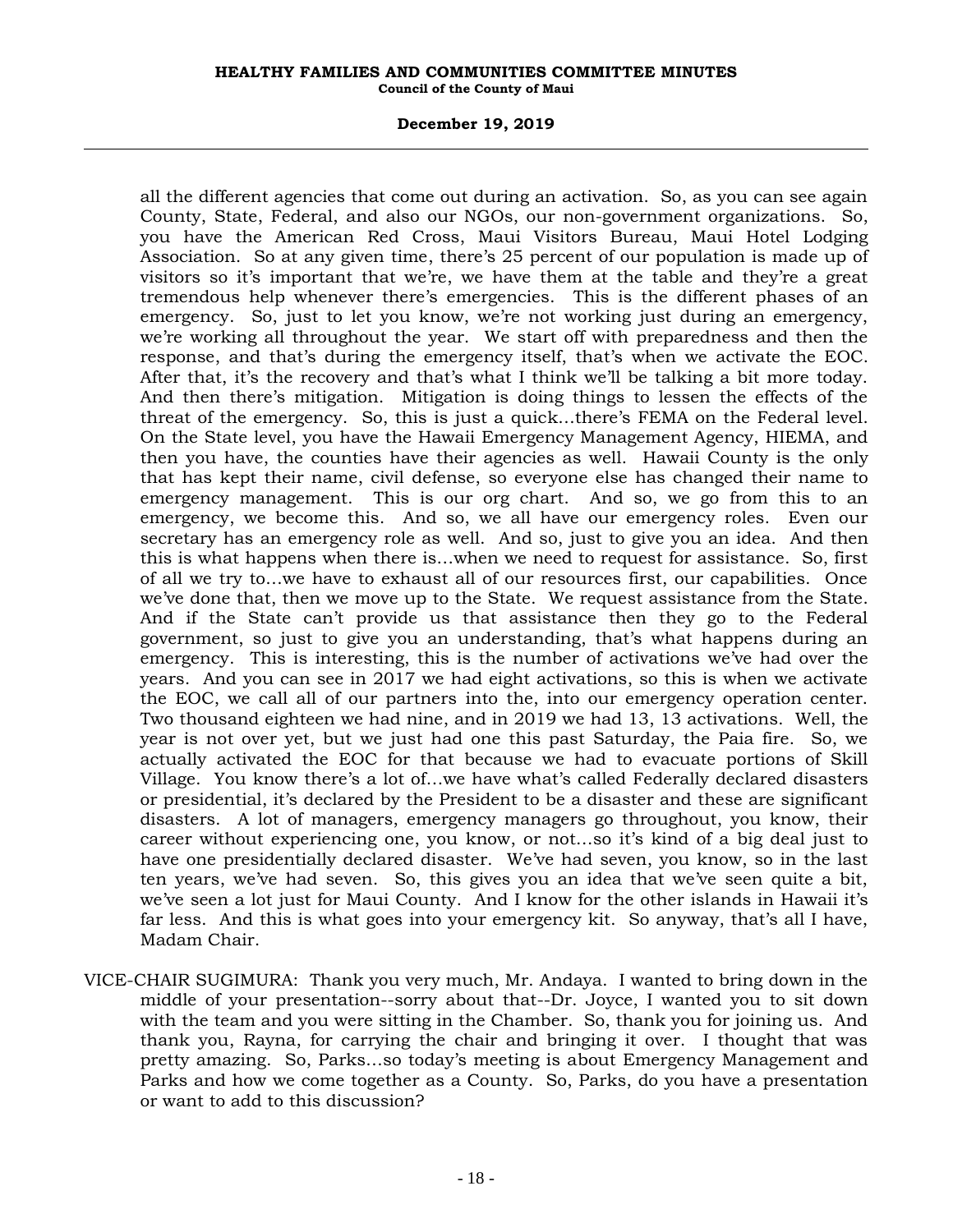- MS. PETERS: Chair, no, I don't have a presentation. I just wanted to let you folks know that we are part of the human services branch when the EOC is activated. And so, what we do is we work together with the other partners and we have a great team and we look for sheltering. So, one of our, our newest gymnasium, the South Maui Community Park Gymnasium meets all of the County requirements for enhanced hurricane protection. So, specifically the building is designed for 115 mile per hour minimum peak 3-second gust. So, we did meet that requirement and so we would be utilizing that area now as a shelter, right. And then what we're looking at too is when we're renovating all of the existing gymnasiums, we'll be designing improvements to have these gymnasiums with the requirements for this enhanced hurricane protection so that they can become resiliency hubs during an emergency. And then I'll let Herman, I'll turn it back over to Herman and his staff to maybe talk more about the sheltering.
- VICE-CHAIR SUGIMURA: So, before you turn it over, so how many County facilities are actually used during an emergency?
- MS. PETERS: So, thank you, Chair. So, we try to use our larger gymnasium, so typically this last Saturday we opened up the War Memorial Gym. And so, for those types where we're just going to be looking for sheltering because people get evacuated, then that facility was adequate and we were lucky there were…no one really needed it. But we work together side by side with the Red Cross and they staff the site.
- VICE-CHAIR SUGIMURA: I see, so War Memorial, the new South Maui park, Lahaina Civic Complex I've heard in other meetings.

MS. PETERS: Correct, yes.

VICE-CHAIR SUGIMURA: So, your larger gyms is what we use.

MS. PETERS: Yes.

- VICE-CHAIR SUGIMURA: Okay. Thank you. Mr. Andaya, do you have any more comments before I turn it over to the Members? Any of your staff want to say something? Yeah, go ahead. Introduce yourself please.
- MS. CARROLL: All right. Is it on? It is, all right. I'm Charnan Carroll, again I am the Preparedness Specialist and the public outreach person for Maui Emergency Management. One thing that I would like to be sure that everyone is clear is that at this point our community centers have been used mainly for rain and storm type…heavy rain and flooding-type events as well as fire and then also for congregate care shelters following a high-wind event. The reason being that we do not use them for hurricanes or high-wind events is that many of them have a lot of glass and also wide roof expanses that are not fortified against high winds. And so, for that reason we cannot use them during a hurricane or a tropical storm event above a certain miles per hour. So, usually for our hurricanes and such, we are using Department of Education school facilities right now. It is certainly our hope that we will have more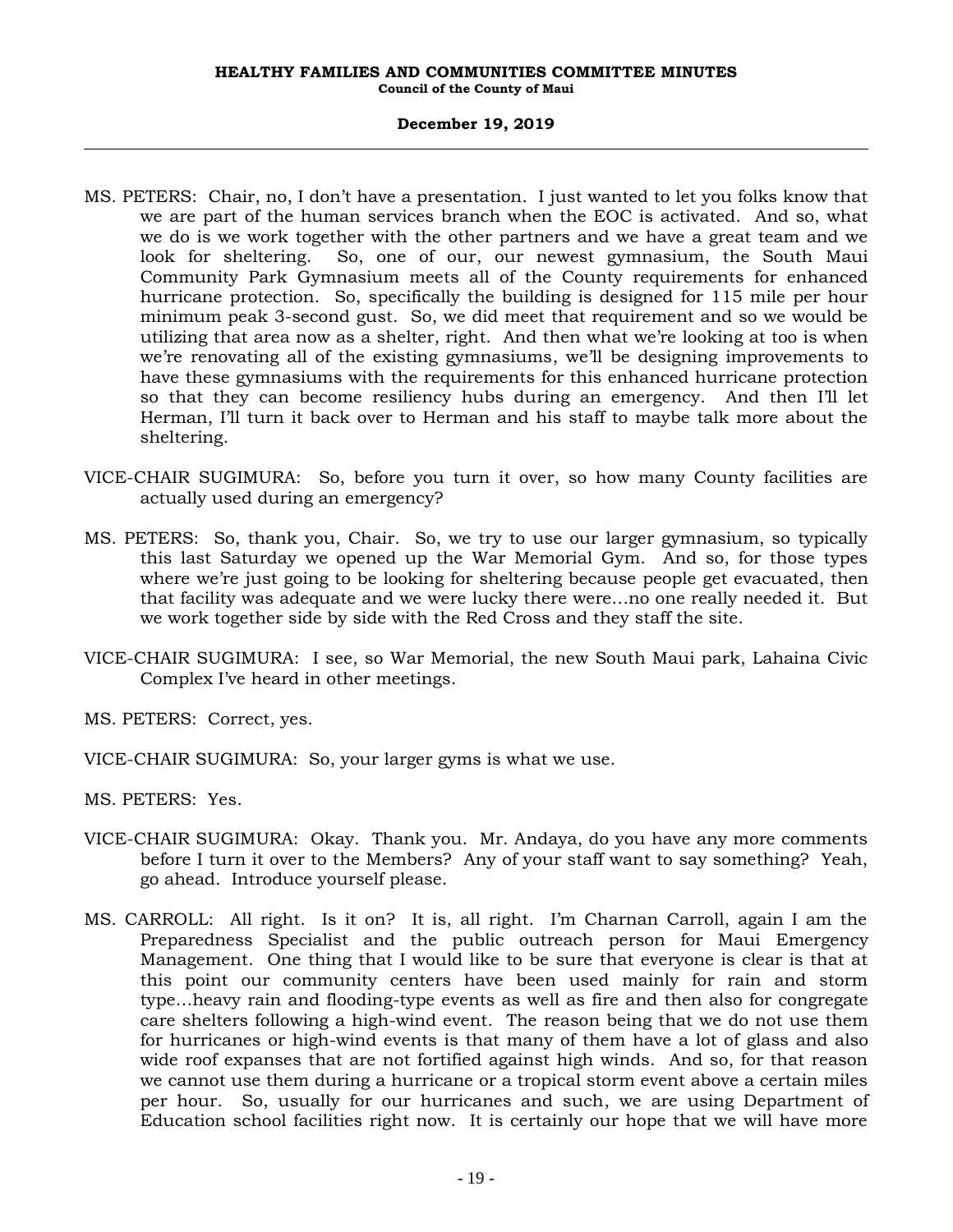park facilities that will meet the high wind qualifications. I have not seen the report yet but I know that I'll get it from Karla and then we will be able to at that point make an informed decision and add it to our shelters. Thank you.

- VICE-CHAIR SUGIMURA: Thank you. Anybody else from Emergency Management? Seeing none, okay. So, Members, anybody have any comments, questions regarding this? Ms. Paltin?
- COUNCILMEMBER PALTIN: Thank you, Chair. I did have the opportunity to visit the Lahaina shelter during the Kahana fire, and there weren't too many folks there but it was well run. They had folks in the air conditioning and then folks with pets in the amphitheatre part. It was kind of interesting 'cause the amphitheatre part wasn't really well lit so I mean there are some issues there. But my question was, you know, going back to the Hurricane Lane event, I know that initially they were at the school because it was a hurricane and then when it became a fire then everyone had to move to the Civic and all of the folks that evacuated. But is it…was it just because that the current threat was a fire, even though the ongoing threat was a hurricane? Like I mean even though we don't want to use the Civic for hurricanes, we ended up having to use it because of the fire. So, is it like, you know, as the situation evolves you just got to do the best you can?
- MS. CARROLL: Yeah, that's exactly right. In that situation, if the fire had not been moving as quickly as it was and heading right at the school, we could have maintained our shelter location there, but because the school was being threatened by the fire, we had to make a very quick change in direction and find the next safest location to shelter our folks.
- COUNCILMEMBER PALTIN: And then, you know, of course hindsight is 20/20, but when the shelter was closed is when the flashflood watch started and, you know, people were kicked out of the shelter and they had no electricity in their homes. Fourteen families had their homes burnt down and we had an incoming flashflood situation. So, I mean who is accountable in those types of situations when the shelter gets closed down and our residents are just kind of pushed out into the rain?

## VICE-CHAIR SUGIMURA: Yes.

MS. CARROLL: Thank you. Once again, the nature of disaster is that you never know what's going to happen, and that was probably one of the fastest moving and fastest changing events that, at least in my time, I have ever seen. We have a shelter committee within the emergency operations center when we have activated and we know we have an event approaching us or a hazard approaching us that is going to probably require sheltering. Anywhere from two to three days ahead of the onset of the hazard, we begin to meet to discuss our sheltering options for the type of event that we're expecting. Parks sits on that shelter committee, Department of Education, Transportation, Red Cross of course because Red Cross is tasked with managing our shelters in Maui County, Department of Health, Department of Human Services, and MEMA. And so, we discuss pretty thoroughly where are going to be the safest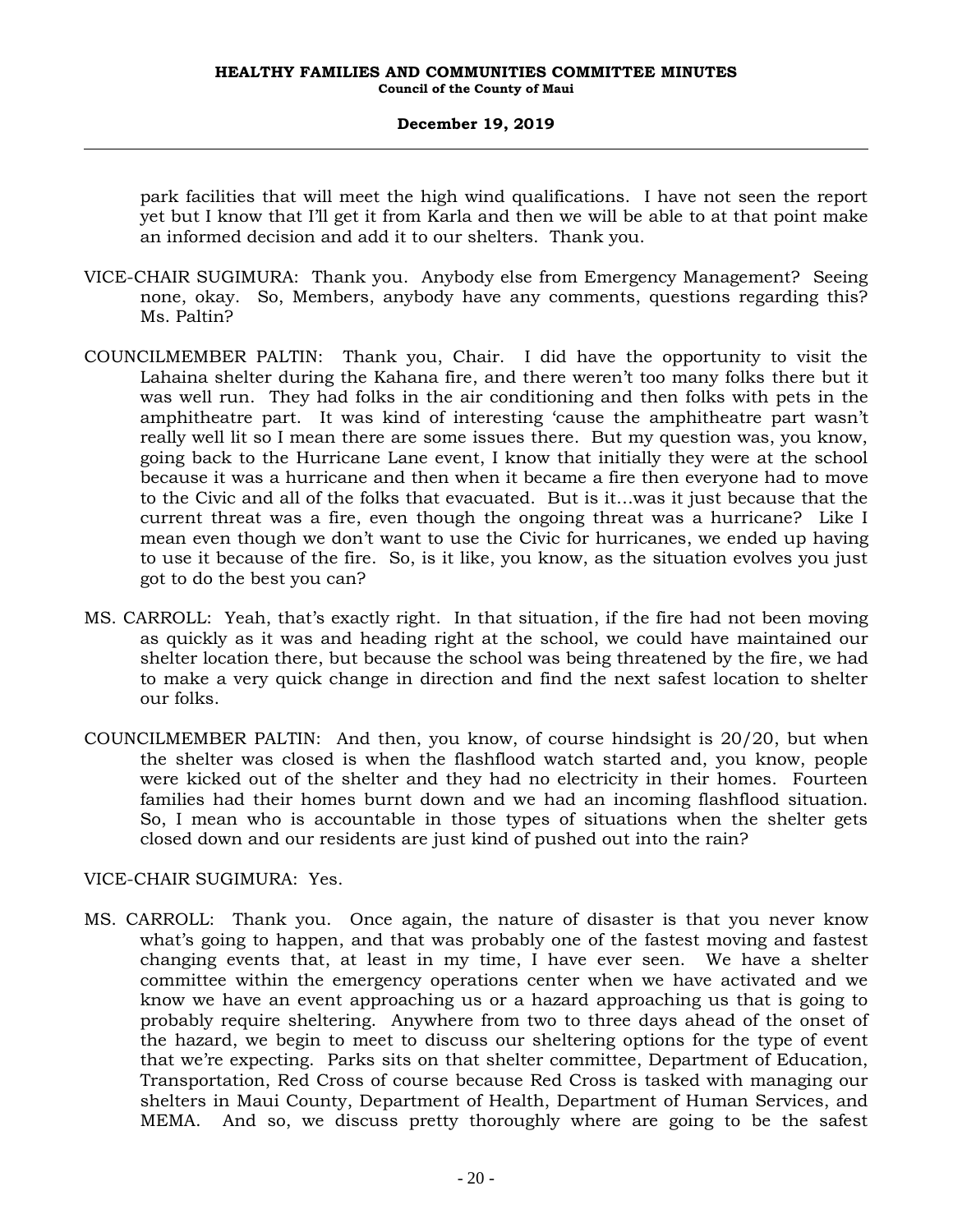locations, when they need to be opened and staffed, when we can allow the public to safely get there prior to being endangered. So, I guess what I'm trying to say is that we really plan to the best of what we know and our experiences and history of our events. Unfortunately, Lane was just one of those that we were scrambling, and we acknowledge that it moved a little faster than we did. And we just kept moving them to a, the best option that we had. We…there was some confusion about moving them out of the Civic, that was not under our direction, but that's another issue completely and that has been handled.

COUNCILMEMBER PALTIN: So, in hindsight if folks' houses are covered in ash and they don't have electricity and there's a flood coming, you would let them stay at the shelter?

# VICE-CHAIR SUGIMURA: Andrea?

- MS. FINKELSTEIN: Thank you, Chair. So, disaster is terrible, right, I want to make sure that we acknowledge that for the people who went through this situation that this is a horrible thing to have to go through. For us, sometimes we don't have all the information. So, when we're making decisions, we're making decisions based on the best information we have at the moment. And so, you guys as Councilmembers sometimes you guys know a little bit more than us, you know that these people if you had…if you are aware of some of this information, you can always provide it back to us so that we can make sure to reopen the shelter. So, if we had known that there were people at any point that are displaced because of a disaster, we will do our best to get housing option for them as quickly as possible. There's a lot of factors that go into that, you know, like Charnan was saying we have all the people sitting in the room together. As Karla said earlier that the conversation happens about which site is the most effective based on the information we have. So, sometimes we're looking at five homes that have been evacuated and then it turns into 50 homes and then it turns into 200 homes. And so, when we make the initial decision, we're trying to accommodate what we think is going to happen. There is limits to what we have…our capabilities are. And so, once the shelter was…everyone left the shelter, we didn't necessarily…weren't getting the feedback that they still had housing needs. We were being told that there was no more needs for housing at that moment. If the flooding had happened the way that it was being forecast to happen, the shelters would have been reopened immediately. There were people on standby throughout that event to reopen that shelter in case the event did continue to escalate.
- COUNCILMEMBER PALTIN: And so, what type of training, I mean I know Ms. Peters was not the Director at that time, what type of training do folks have in emergency preparedness to be relaying information? And if the information that they're relaying is not accurate, is there any consequences when it causes harm to our residents?
- MS. FINKELSTEIN: So, I can talk a little bit about training aspect of this, and then I'm going to pass it over to Herman to talk about some of the other parts of that question. From a training standpoint, we do train people on emergency operations structure and format which includes a coordination element. With decision making over sheltering,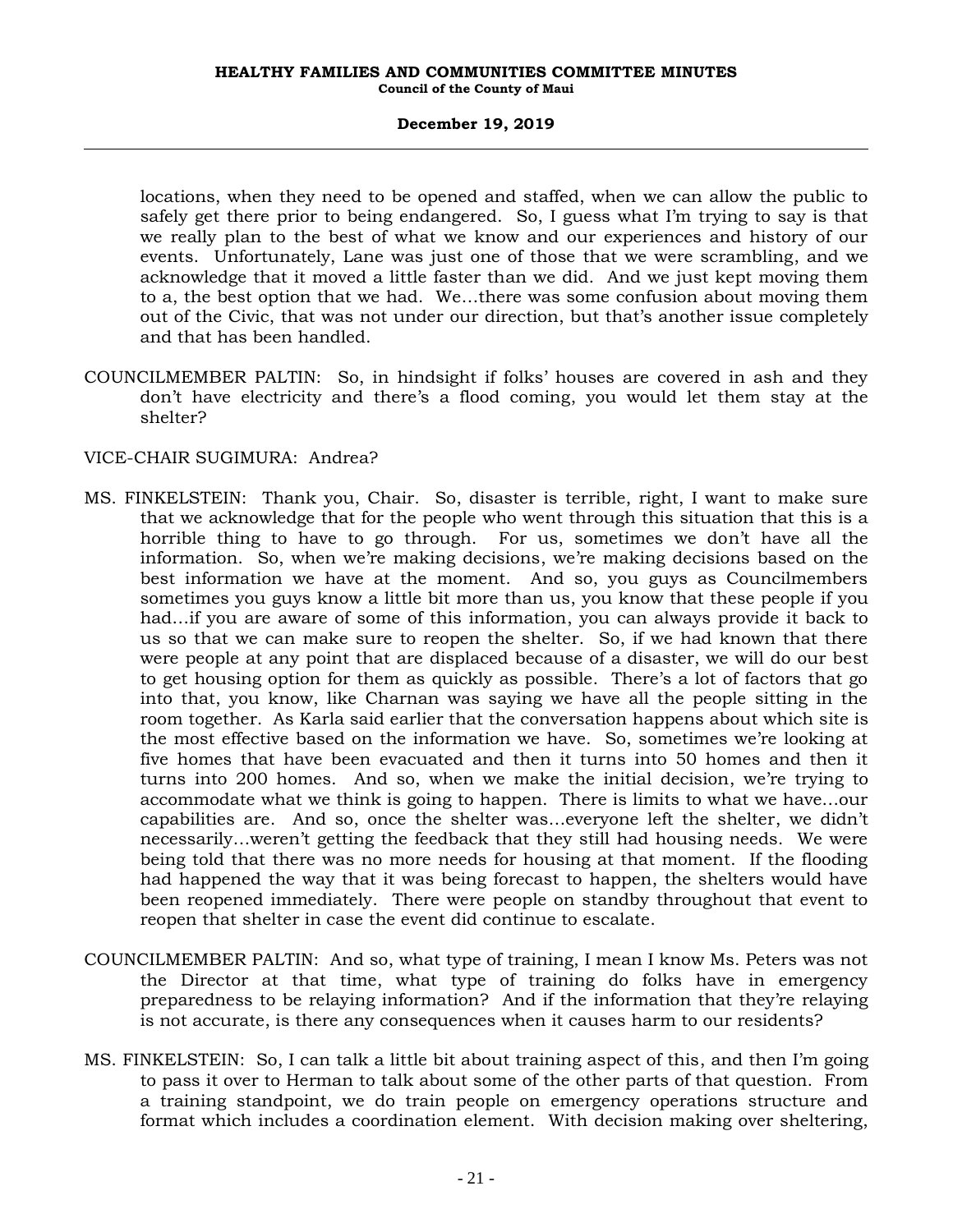#### **HEALTHY FAMILIES AND COMMUNITIES COMMITTEE MINUTES Council of the County of Maui**

#### **December 19, 2019**

one of our staff is part of that decision making at all points in time, to make sure that because our staff just is more focused on emergency management, we have a little more training on it, on field structures and things like that. So, opening the EOC, opening shelters, all of those decisions, those big level, high level decisions has somebody from our staff who participates in it. Because training is limited we are trying to, you know, all of our fantastic partners who come and work in the EOC and assist us during a disaster, during these blue-sky days, they have a lot of stuff they have to do. They have regular jobs and work and it is full-time jobs that they're already working plenty of time towards. We try to provide opportunities to train and to exercise throughout the year. We do…we offer Federal trainings, we bring in trainings, we offer small, short trainings within the County, we offer a high-level, executive-level training for all the directors annually. So, there is training opportunities. To the best of our ability we make those opportunities as enticing as possible for our partners to be able to participate in. So, there is training available. As far as consequences go that I'm going to turn it over to Herman for the rest of the question.

## VICE-CHAIR SUGIMURA: Mr. Andaya?

- MR. ANDAYA: Well, with respect to training and whatnot, so like for instance last year we had a senior officials workshop. We had…it was required by the Mayor that all of our directors and deputies take part in that workshop. Next year in January, we'll be having our Management 346 class which is a emergency operations center operations class, and again the Mayor has required, has made it mandatory that every director and deputy will take that class. So, there is a lot of training opportunities out there, and this Administration has been especially focused on making sure that our directors and deputies are trained.
- COUNCILMEMBER PALTIN: So, the fire started in the middle of the night for Lane and people were not allowed to go back to their homes. Obviously Lahaina Civic was inadequate for all of Lahainaluna Road, Kaanapali, and Launiupoko. And with Hurricane Lane approaching, many of the businesses were closed as well, Lahaina Cannery Mall and the Gateway. People were all over Lahaina without shelter or restrooms. Is there opportunities in the future to open restrooms in our County parks for those types of situations?

## VICE-CHAIR SUGIMURA: Ms. Peters?

MS. PETERS: Chair, thank you. Yes, we would be able to do that. So, what we do is we call back staff, and we've done that for this past year for all of the emergencies that we had to provide shelter for. At our community centers, Red Cross typically needs time to get there, they need to organize, so we have our nighttime staff come. And I've been with them at a couple locations, and we've taken in, you know, residents and guests here that could not get back to the west side. So, absolutely, we would be able to open. We also found out in the South Maui fire that it was a good thing to where staff were . . . they were able to go and check other areas. They were at the community center, in fact we had…there was a party going on and the people actually fed everyone there. They were nice enough to share their food from their party for all the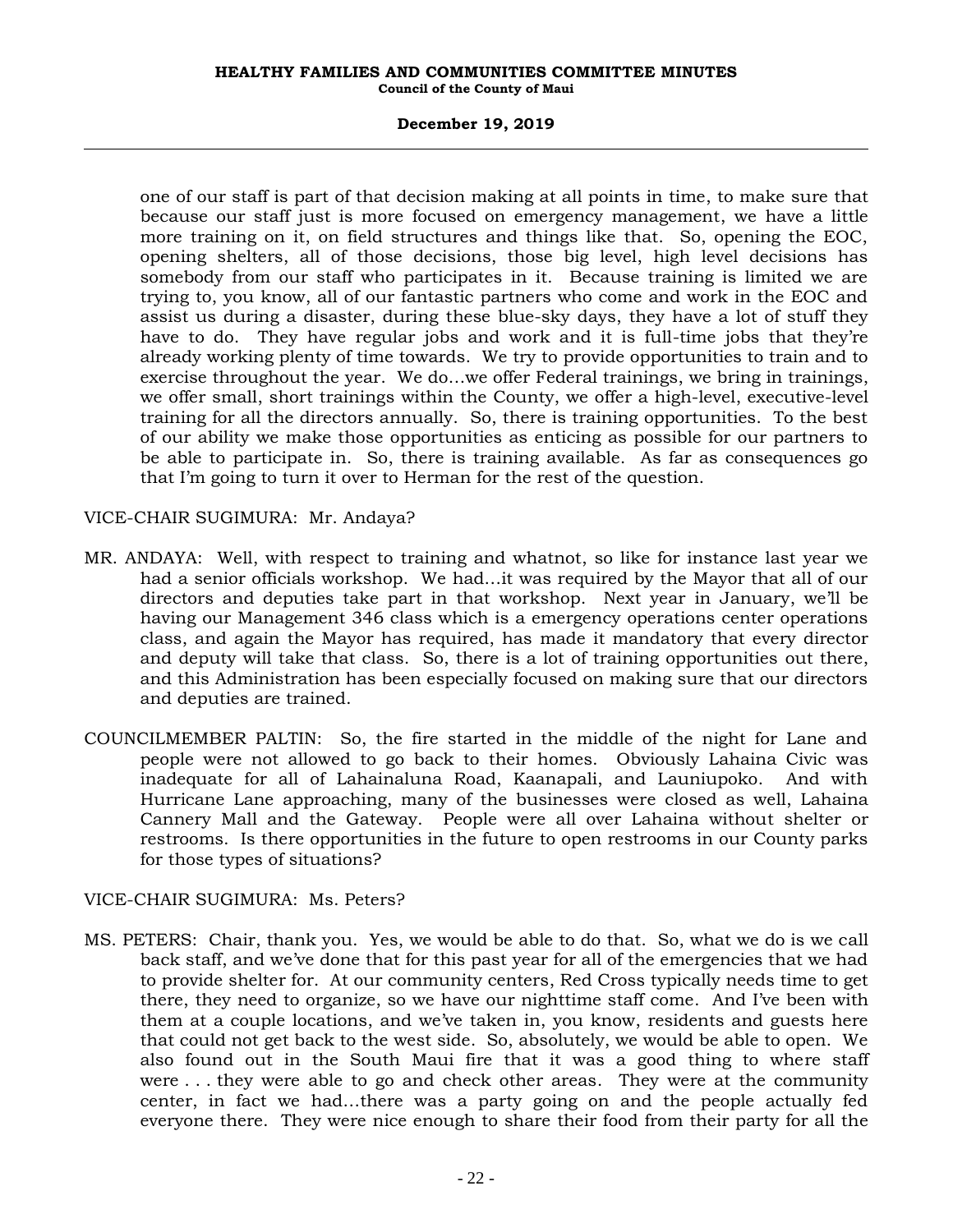shelter…people that needed sheltering. And it's found that a lot of people if it's not…if the outside conditions are good, that they'd rather be outside anyway than in the centers or in the gyms. So, yeah, absolutely we would open up restrooms if we needed to.

- COUNCILMEMBER PALTIN: I was referring specifically to the folks that had evacuated from Launiupoko area when that area was fire and they were still yet cut off from Lahaina. A lot of them went to Launiupoko Park and had to wait there for hours with no restroom. So, would the beach parks, if people are congregating there as a place that is available to them, would we be able to open the beach park restrooms for those folks?
- MS. PETERS: Yeah, we would call back staff, if we're made aware of it. So, you know, like Andrea was saying, we would have to have that communicated into the EOC so then we there either, you know, myself or the Deputy Director would then make that call out to staff to go open.

COUNCILMEMBER PALTIN: Thank you.

VICE-CHAIR SUGIMURA: So, it's available. Mr. Andaya, you have a comment?

MR. ANDAYA: Madam Chair, just to add to that, yeah, we weren't aware that there were people at Launiupoko Park. If we did then, you know, we would have made efforts to open up bathrooms there. We also didn't know that the Civic Center was filled, that it was overflowing. That was not the information that we received. Had we known, we would have opened another shelter if that was the case. We find that oftentimes people don't go to shelters. There was a study that was done recently, about 20 percent actually go to shelters. And that's kind of true, even for me growing up, I've never been to a shelter. I've gone through a number of hurricanes, but I've never…my family have never gone to a shelter. You know we try to find shelter elsewhere, stay with a family, stay with a friend. And so, it wasn't --

COUNCILMEMBER PALTIN: In that…

MR. ANDAYA: --our understanding it was overflowing.

COUNCILMEMBER PALTIN: In that situation, a lot of folks had to double evacuate. When they left Lahainaluna Road, they went to a friends at Kaanapali Hillside or whatever, and then by eight o'clock Kaanapali Hillside was evacuating. So, you know, a lot of the hotels then opened up for, you know, their workers and folks like that. But maybe there needs to be better communication throughout from start to finish.

VICE-CHAIR SUGIMURA: Okay, thank you. Anybody else? Mr. Molina?

COUNCILMEMBER MOLINA: Thank you, Madam Chair. With regards to the, letting someone in to the shelters or the school, what are the general rules? Someone who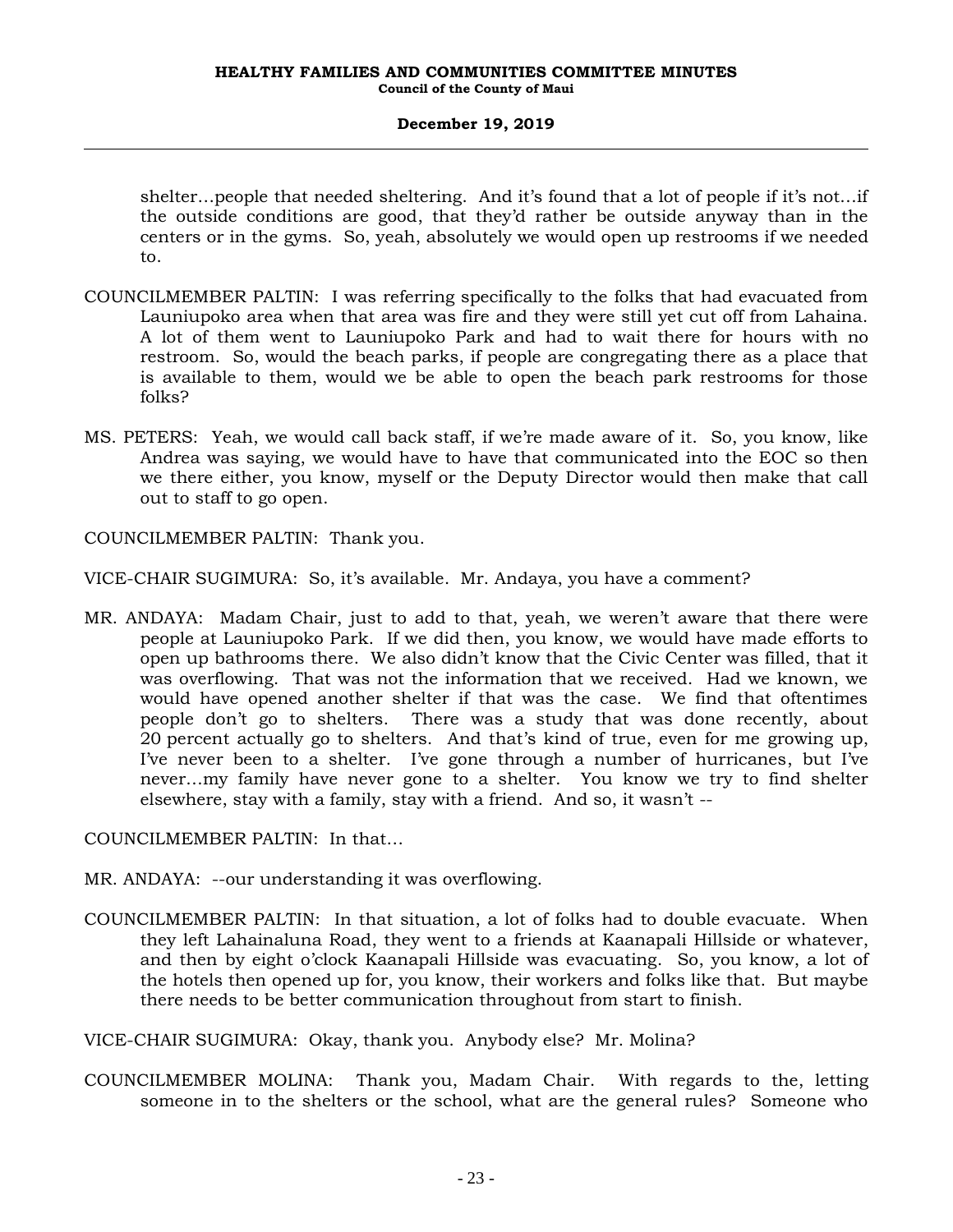may be intoxicated, you don't let them in, you just turn them over to the police? How does that work?

- MS. CARROLL: Because Red Cross is tasked with managing our shelters, they have very firm rules about no intoxication, no use of alcohol or drugs, no weapons. If there is untoward behavior, they may call the police and have somebody removed from the shelter.
- COUNCILMEMBER MOLINA: And as far as the waivers, do they have to sign waivers to stay in the facility?
- MS. CARROLL: Yes, they actually have a very detailed check-in process where people are fully documented insofar as numbers of people, families, et cetera. It doesn't get extremely…it doesn't get into privacy issues, but they…the Red Cross has some wonderful statistics based on how they register people and keep track of people in and out as long as the shelter is open.
- COUNCILMEMBER MOLINA: Oh, good. And generally the response from the public, you know, I guess we can't please everybody, but have there been any complaints about maybe lack of supplies or the facilities itself?
- MS. CARROLL: There is a very common misconception that shelters are going to supply comforts. And especially in a high-wind or hurricane event or tsunami situation where we have minimal time to get volunteers coordinated and to the shelter locations, basically our initial evacuation shelters are going to be space and are meant to be shelters of last resort. Very honestly, when I'm out talking to the public, I encourage them to make plans well before any disaster happens, to talk to a relative or a friend and say hey, if I need to evacuate, I would like…can we come and shelter with you, can we come stay with you, whatever. So, normally, especially for a hurricane, it ends up being about with the guesstimates of the number of people that will decide to utilize an evacuation shelter, the Red Cross estimates that people are going to have about ten square feet of space, and that's about enough room to lay down in. Once the threat has passed and we know where our areas of heavy shelter need, lots of homes destroyed, infrastructure destroyed, et cetera, then the Red Cross in coordination with us and others will begin to mobilize cots if available, food, and water. But we also recommend if people are going to a shelter, they take a three to five-day supply of anything they may need personally which includes food, water, bedding, et cetera.
- COUNCILMEMBER MOLINA: Oh, good. And we get support I guess from the local military, like the National Guard. I mean do they have…for example if we run out of food, I guess the military they've got like those MREs, those…

COUNCILMEMBER KAMA: Ready-to-eat meals.

COUNCILMEMBER MOLINA: Do they offer anything like that to the County in terms of support for our folks in the shelters?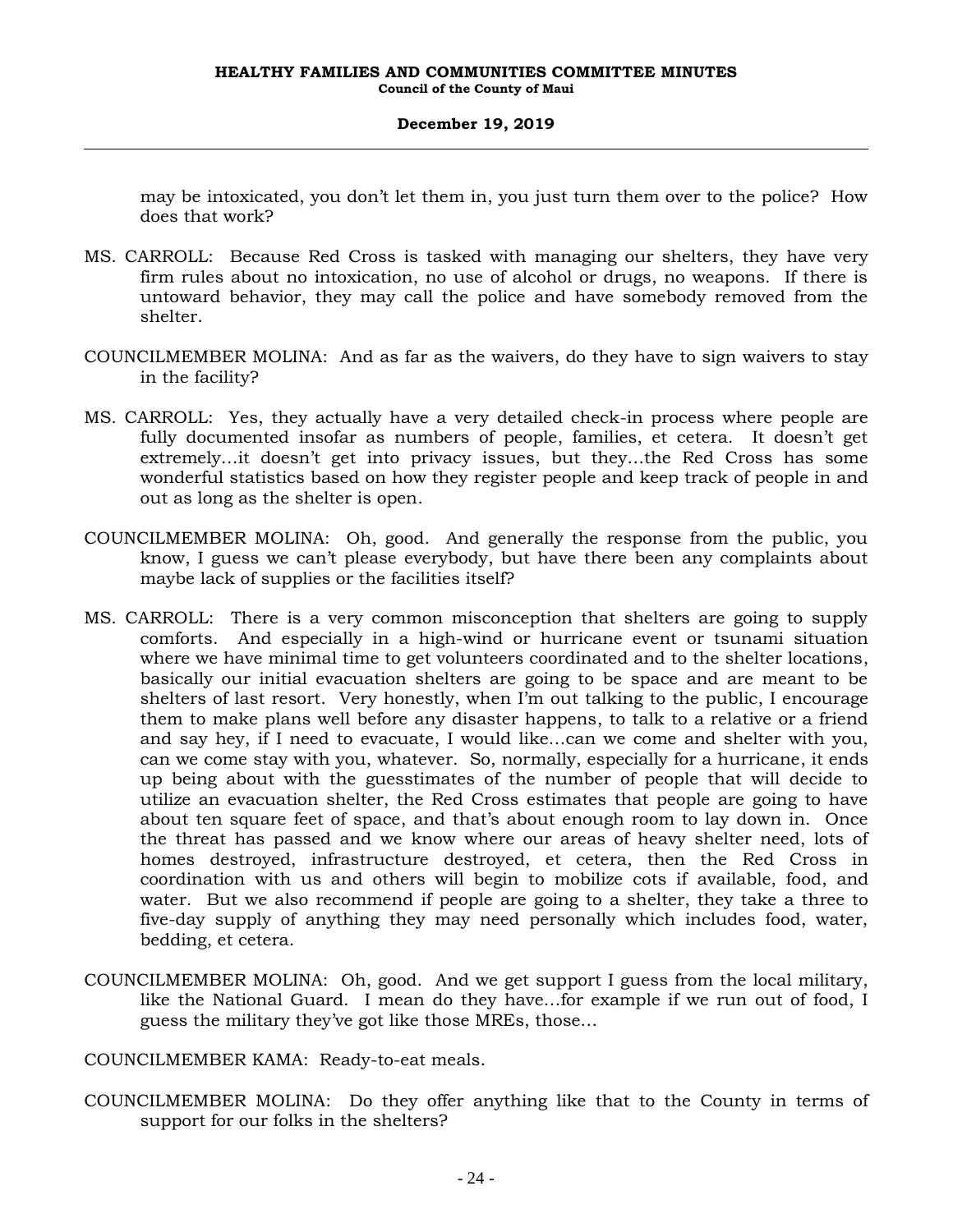#### **HEALTHY FAMILIES AND COMMUNITIES COMMITTEE MINUTES Council of the County of Maui**

#### **December 19, 2019**

MS. FINKELSTEIN: So at this point, the County is not storing any food for the public. In the past, it is something that was done World War II era as a precautionary measure. The problem with storing food is that you have to cycle through it, and we just don't have, you know, you saw our staff up there, we don't have warehouse people or space or the personnel it takes to actually cycle through perishables. There is possibility of those items being delivered here, and in the past when there was threats that were on their way, we've been lucky enough to be able to get supplies on island that we were able to then use. The National Guard also does not store items here, food items, so it would have to be shipped in. We encourage strongly two weeks of supplies to every member of the public and that includes food and water. And it doesn't have to be good food but you should have two weeks' worth of nutrition.

COUNCILMEMBER MOLINA: Bring them with you, right.

- MS. FINKELSTEIN: Right, so that you're able to…the two week number comes from shipping, that's how long it's going to take us to start shipping supplies in, you know, on a massive scale. So, it's…there's not…as much as we can, we have been encouraging the public not to rely on government to be able to provide. That doesn't mean that we can't or we won't, it means that the…you want to be a part of the solution and not a part of the problem. And if you can't sustain yourself then you won't be able to help others.
- COUNCILMEMBER MOLINA: Yeah. Good. Yeah, I appreciate what you guys have to do to educate the public, 'cause sometimes folks think oh, when they come to these shelters, they're going to have food and everything else for them, but it's not quite the case yeah. And plus I guess with food, it might be a Department of Health issue 'cause you don't want to store stuff and if you give it out, somebody gets sick and there's too much liability and risk with doing that yeah. So, but anyway, but thanks for all you folks do. Thank you, Madam Chair.

VICE-CHAIR SUGIMURA: Thank you, Mr. Molina. Ms. Kama?

- COUNCILMEMBER KAMA: Thank you, Chair. So, the Red Cross manages all of the County shelters in time of activation. So, it doesn't mean that all of the shelters, just certain ones get activated dependent upon where the calamity might be occurring, yeah. So, does Red Cross have enough capacity to do that, all of that?
- MS. CARROLL: So far, but we know that if we have something really major hit the County, any volunteer program, there will be shortages, especially because many of the volunteers are going to be affected by the disaster and just will not be available. What does tend to happen, especially if we have something large heading our way, we've seen this and in fact I have deployed out to Florida as a Red Cross volunteer to man shelters there for Hurricane Irma two years ago. Red Cross will try to bring volunteers in ahead of the impact as much as possible to meet our sheltering staffing needs. But there are moments where we probably will be short of shelter staff. We have discussed and there are many complications to this, we have discussed the possibility of training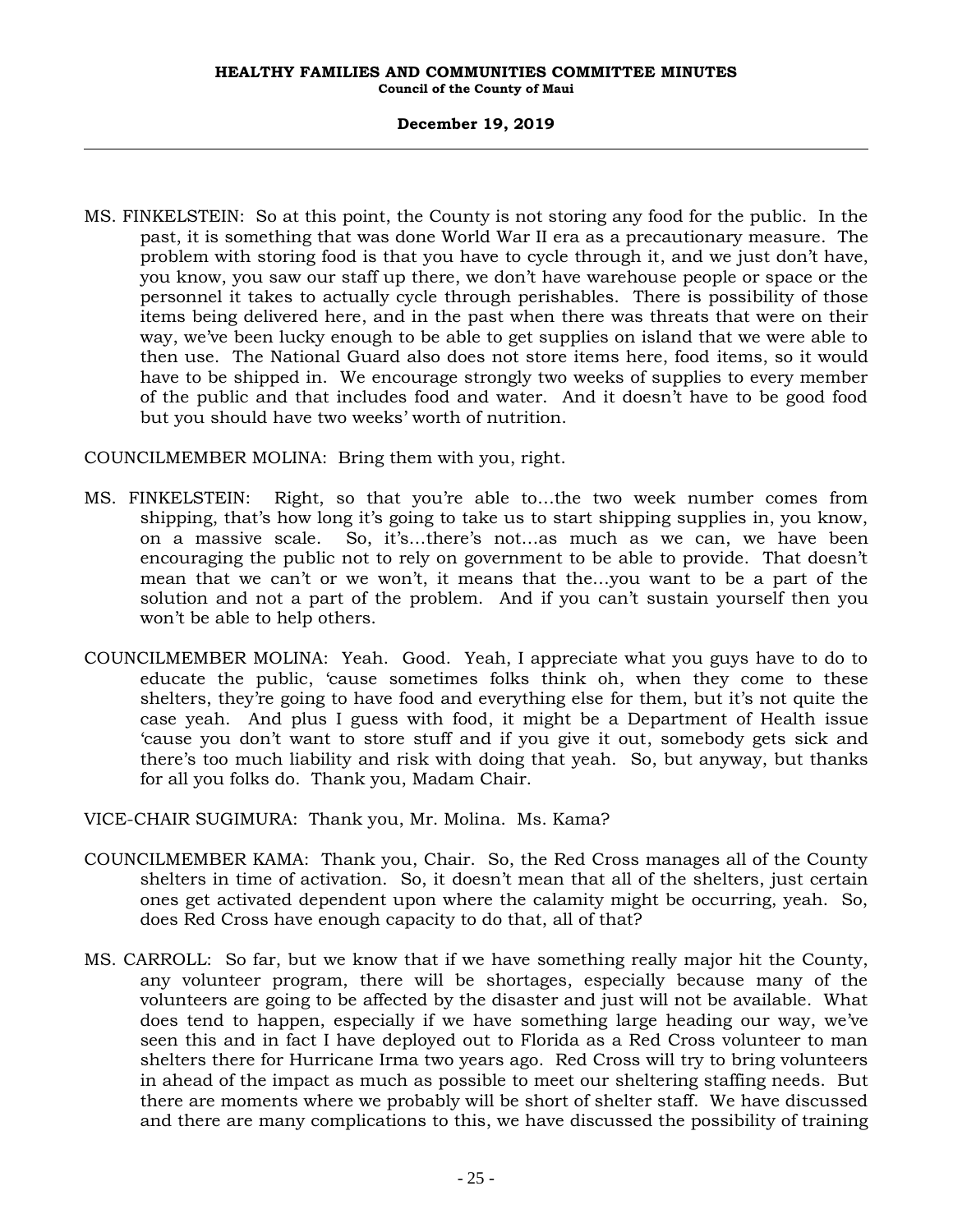County employees as Red Cross shelters; however, there are many moving pieces such as background checks and et cetera, et cetera, that have kind of gotten in the way of really acting on this. But we are constantly trying to jump ahead and figure out before we have something major. Thank you.

- COUNCILMEMBER KAMA: So, I was looking also at other community entities besides the County and how we partner with other communities that might have some type of shelter-type thing for like I know Iao Parkside has their little ole thing and then up there at Waiehu Terrace and the disabilities, they have their little ole community centers. But, you know, for whatever, so…oh, do we talk to those communities and are we talking to them about what potential need we might have for usage of that? Such as Upcountry they got the…Hawaiian Homes they have their community center out there, then Paukukalo has one out there. So, are we talking with those communities too as some type…maybe at some point in time in terms of activation?
- MS. CARROLL: Absolutely. I know that the Red Cross does work a lot with communities such as church communities. There are a few churches that have been designated by the Red Cross as shelters. Most of those types of shelters will not be managed by Red Cross, it'll be managed by the church. And most of those are also intended for their congregation and the needs. I think it is an ongoing issue that I know Red Cross is constantly talking to outside communities. There is a program that has been developed by State Emergency Management called Hawaiian Hazards and Resilience Program. And what this is it is they reach into communities and have communities develop their own plans for a smaller group of people. They've done fairly well with it on Oahu. We did start a HHARP program on West Maui which has so far not completed the program. Also recently they began working with South Maui community. And I…the program has just started so they're probably discussing hazards and all that. It's about a 12-to-18-month program to where a community can write and develop a plan to sustain themselves in the event of a major disaster.

VICE-CHAIR SUGIMURA: Thank you.

- COUNCILMEMBER KAMA: I was just going to say that while that's really nice for West Maui and South Maui, but that still leaves Central wide open and I just get concerned about that. But highly touristed areas, so thank you, Chair, for that. And thank you for your presentation.
- VICE-CHAIR SUGIMURA: Thank you. I guess we're all getting the idea that Emergency Management has a huge job. Not only…I mean this is about public, right, County parks but you're starting to talk about public…private which I'm sure you'll get pulled into that discussion and it's not part of today's agenda but it certainly is part of the total concern. Tamara Paltin, you have one last question?
- COUNCILMEMBER PALTIN: Yeah, thanks. Kind of going off of Member Molina's, what he was saying about the amenities and stuff. In the Lane fire when folks tried to drop off coolers to the shelter, they weren't allowed except for a small cooler for medicines that needed to be refrigerated. And I was wondering if Red Cross doesn't allow the coolers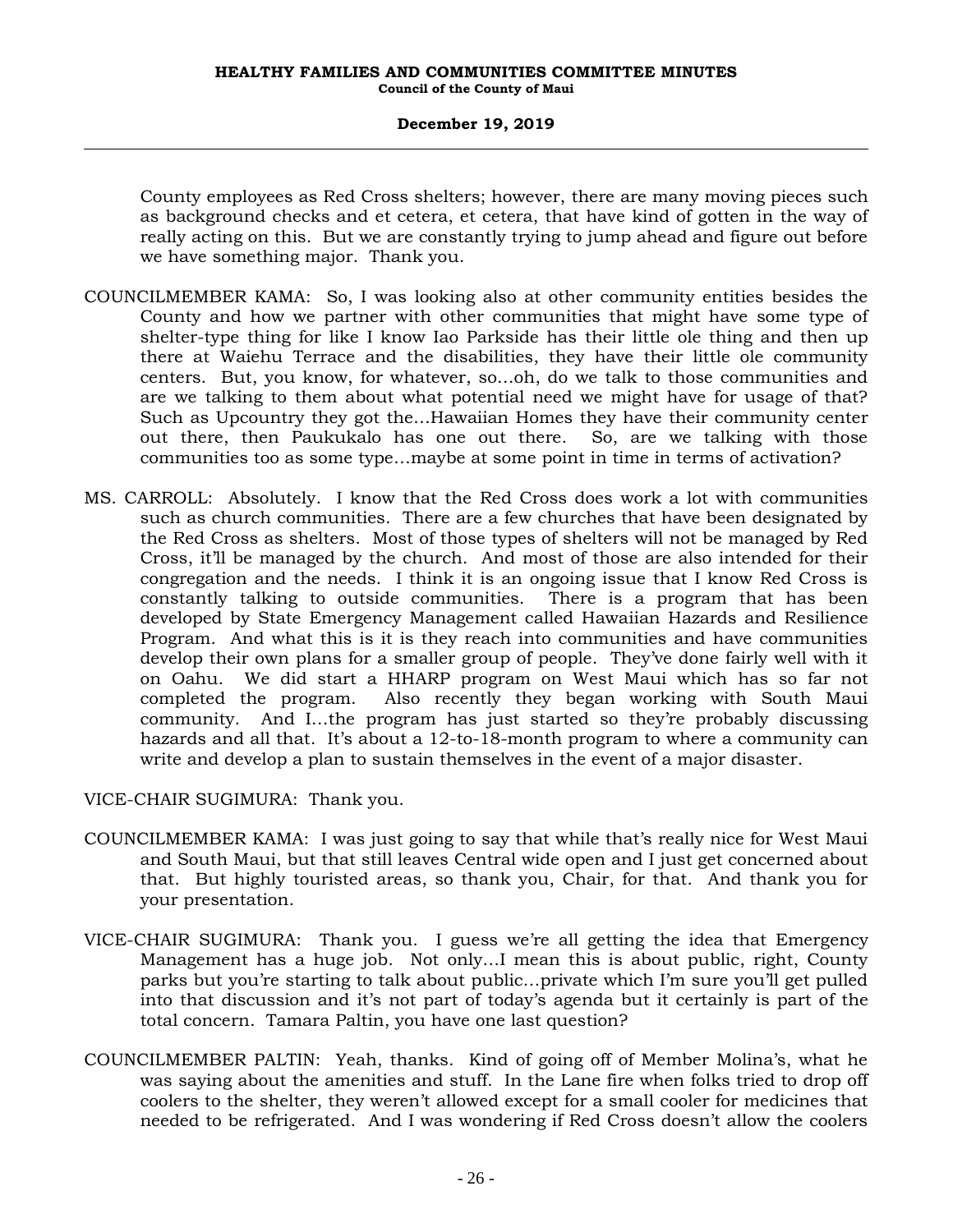#### **HEALTHY FAMILIES AND COMMUNITIES COMMITTEE MINUTES Council of the County of Maui**

#### **December 19, 2019**

and the food, if the Parks are okay with the coolers and the food to be just left on the parks outside? 'Cause, you know, our west side community and all our Maui community is so awesome that when they see people that need stuff, they just come, you know. Had police officers like standing in the smoke all day and guys cruising by on ATVs handing out waters and stuff like that. And I know that Red Cross has strict rules and it's for health purposes and food handling purposes. But, you know, Kihei Ice donated their ice chest cooler when we were running Waiola as a center, a hub, and the restaurants would come and just fill the freezer up with food for people to take ready-to-made…make foods. And if Red Cross doesn't allow that, I was wondering if the Parks were open to having that be a possibility. If folks come and bring coolers, if they're not allowed inside of the shelter, if they're allowed outside as a distribution type of place. All the folks up and down Lahainaluna Road without electricity, it's a centralized location already that they can come and grab ice or whatever folks are willing to bring out there.

VICE-CHAIR SUGIMURA: Ms. Peters?

- MS. PETERS: Thank you. That's a great question. So, we would have to circle up with Emergency Management and find out and maybe even Corporation Counsel on what the liability would be if we would do that. I'm not sure what…
- COUNCILMEMBER PALTIN: And maybe, you know, like the different levels if it's just straight ice and not food, is that okay? Or if it's, you know, a restaurant, food from a certified kitchen, is that okay? Like what is the lines that we are and not are…are and are not able to cross?
- MS. PETERS: Chair?

VICE-CHAIR SUGIMURA: Yes?

MS. PETERS: Yeah, so that's something we would definitely be working with Emergency Management to identify the criteria. So, in the…depending on the emergency and the location, what we would be able to safely provide on donated products or food.

COUNCILMEMBER PALTIN: Thank you.

VICE-CHAIR SUGIMURA: Okay, thank you. So, Members, any other questions? Seeing none, so I'm going to defer this item so that Mr. Hokama can bring it back. Oh, Mr. Kushi, you want…you have anything to say about this before I defer it? Okay. So, thank you very much, Emergency Management, to come here in force, appreciate your input. A very important part of what's important for the community and we see it every time we see a fire or rain, we think oh they're all in the EOC and we need a bigger one, right, is the problem. But thank you. I'm going to defer this item, Members.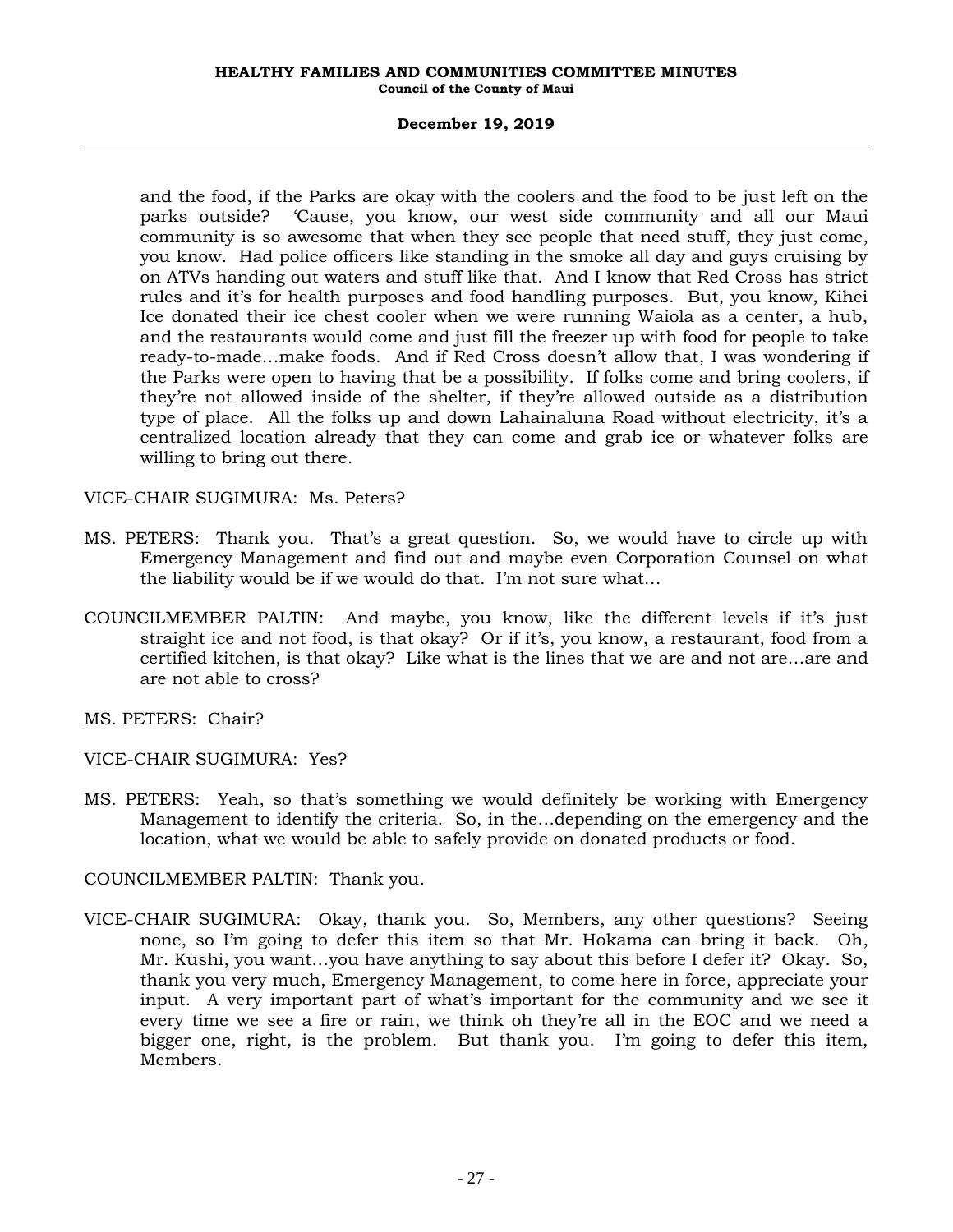### **COUNCILMEMBERS VOICED NO OBJECTIONS.** (Excused: RH, KK, KRF)

### **ACTION: DEFER PENDING FURTHER DISCUSSION.**

VICE-CHAIR SUGIMURA: Thank you very much for being here. This concludes my meeting. It's now three o'clock on December 19th. Healthy Communities meeting is now adjourned.  $\ldots$  (gavel).  $\ldots$ 

**ADJOURN:** 3:00 p.m.

APPROVED:

YUKI

Vice-Chair Healthy Families and Communities Committee

hfc:min: 190 1219:ds Transcribed by: Daniel Schoenbeck